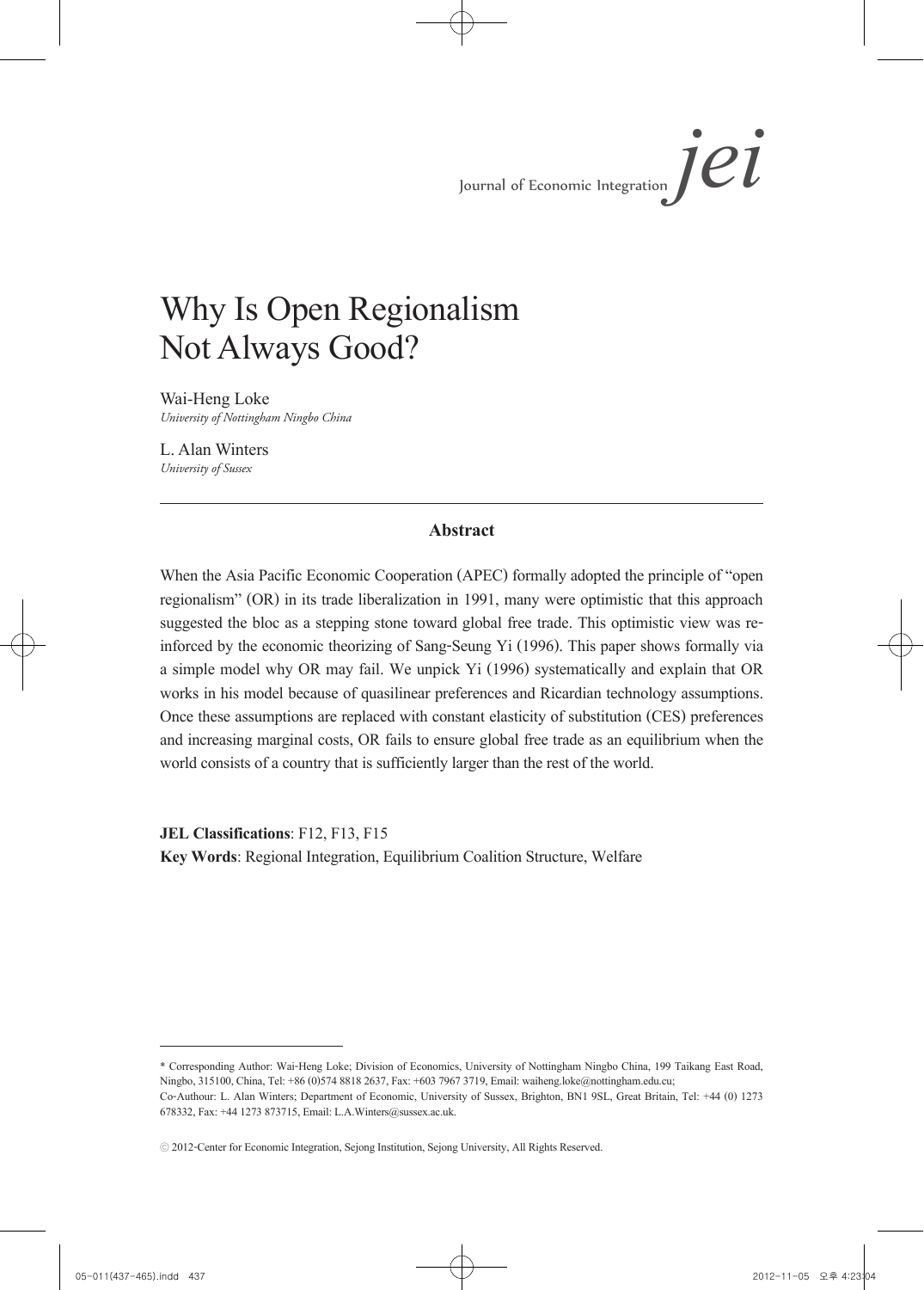# **I. Introduction**

Policy-makers still frequently ask: Are regional trading blocs stepping stones or stumbling blocks toward global free trade? Is it possible to design a rule for trading bloc formation that will sustain global free trade as a stable equilibrium coalition structure?

Prior to the 1997-98 Asian financial crisis, "open regionalism" was held to offer an affirmative answer. The Asia Pacific Economic Cooperation (APEC) adopted it as the key principle of trade liberalization in 1991 and supporters (Bergstern in 1997, for example) viewed OR as a recipe for building non-discriminatory regional trading blocs and hence believed that regional liberalization could be achieved without undermining eff orts at the multilateral level. Their optimistic view was greatly reinforced by the economic theorizing of  $Y_i$  (1996a).<sup>1</sup>

 Yi (1996) addressed these questions in a model with closed form solutions and produced neat analytical results which concluded that if we adopted "open regionalism" as a rule for trade bloc formation, global free trade could be a stable equilibrium outcome.

Bhagwati (2006) and Garnaut (2004) argued that APEC should continue to embrace it in its pursuit of trade liberalization. Given the current spaghetti-bowl that results from having many overlapping free trade agreements (FTAs), some experts have suggested a modified version of OR. For example, Garnaut and Vines (2007) proposed open trading arrangements (OTA), which contained the key element of the original concept of OR—open membership. The precise details of the OTA were not clear, but Garnaut (2004) suggested that OTAs were best initiated among "economies of substantial size" and that once one was established by two or more economies, it may become attractive to new members in the Asia Pacific region and beyond.

The model in this paper suggests that a key challenge to the success of OTA is to generate sufficient interest among "economies of substantial size" to take the first step of initiation since they may well not wish to get seriously involved in a trading arrangement with open membership as a rule. This paper shows formally why OR may fail, based on theory and simple simulation modeling. We unpick Yi (1996) systematically and show that open regionalism works in his model only because of quasilinear preferences and Ricardian technology assumptions. Once these assumptions are replaced (e.g., with CES preferences and a concave production possibility curve), OR may fail to ensure global free trade as an equilibrium in a world of different-sized countries even if the rest of the world adopts an open regionalism rule as a strategy.

<sup>&</sup>lt;sup>1</sup> Google Scholar records that Yi (1996a) has been cited 190 times (as on Dec. 16, 2010). Two recent examples are Chen & Joshi (2010) and Seidmann (2009).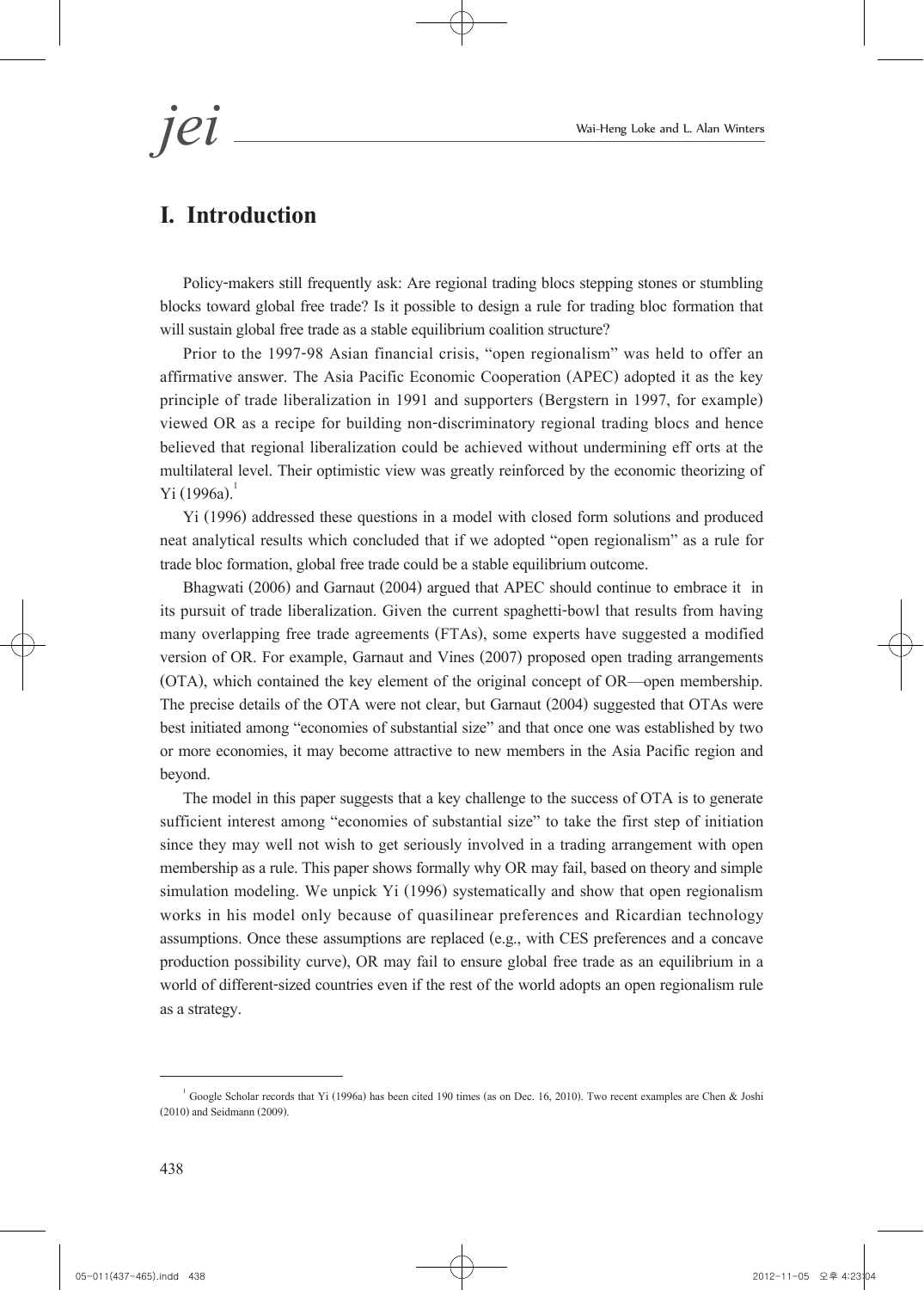The remainder of the paper is organized as follows: A detailed review of Yi's model (1996a) in Section 2. A demonstration of how Yi's claims about open regionalism rule collapse when his assumptions of quasilinear preferences and Ricardian technology are replaced with CES utility function and a non-Ricardian technology in Section 3. An examination of the effects of varying the slope of marginal cost on the modified model and on the size of a larger country that would block progress towards free trade in Section 4. A conclusion in Section 5.

# **II. Open Regionalism is Good: Yi's Model**

Yi (1996a) considers rules for enlarging a customs union. He provides a formal analysis of two different membership rules—open regionalism and unanimous regionalism—on the equilibrium structure of customs union.<sup>2</sup> Open regionalism is interpreted as a rule where a nonmember country can join a customs union without having to obtain the consent of the existing members of the union. In other words, open regionalism is defined as open membership. Under the unanimous regionalism rule on the other hand, a nonmember country can join a customs union only when all existing members agree.

An open regionalism rule prevents existing member countries from rejecting outsiders for fear of possibly compromising their welfare. Yi finds that this leads customs unions to expand until they include all countries in the world—the grand coalition—and thus he claims that it renders customs unions stepping stones to global trade liberalization.

Yi's model assumes a world with N countries symmetric in all aspects. Each country is endowed with some amount of a numeraire good that can be transformed into a non-numeraire good at a constant marginal cost. The non-numeraire goods are differentiated between countries, with each country producing precisely one. There is only one firm in each country producing the non-numeraire good. Firms are assumed to be in Cournot competition and consumers are assumed to have quasilinear preferences. The numeraire good is traded freely across countries while trade in the differentiated good is subject to tariffs.

# **A. Quasilinear Preferences**

### **1. Demand is Independent of Income**

Yi assumes that the utility function of a representative consumer in country *i* has the form of

 $2\pi$  In another paper, Yi has used a simple four-country example to illustrate his model in comparing the effects of the two membership rules on the equilibrium customs union structure (Yi, 1996b).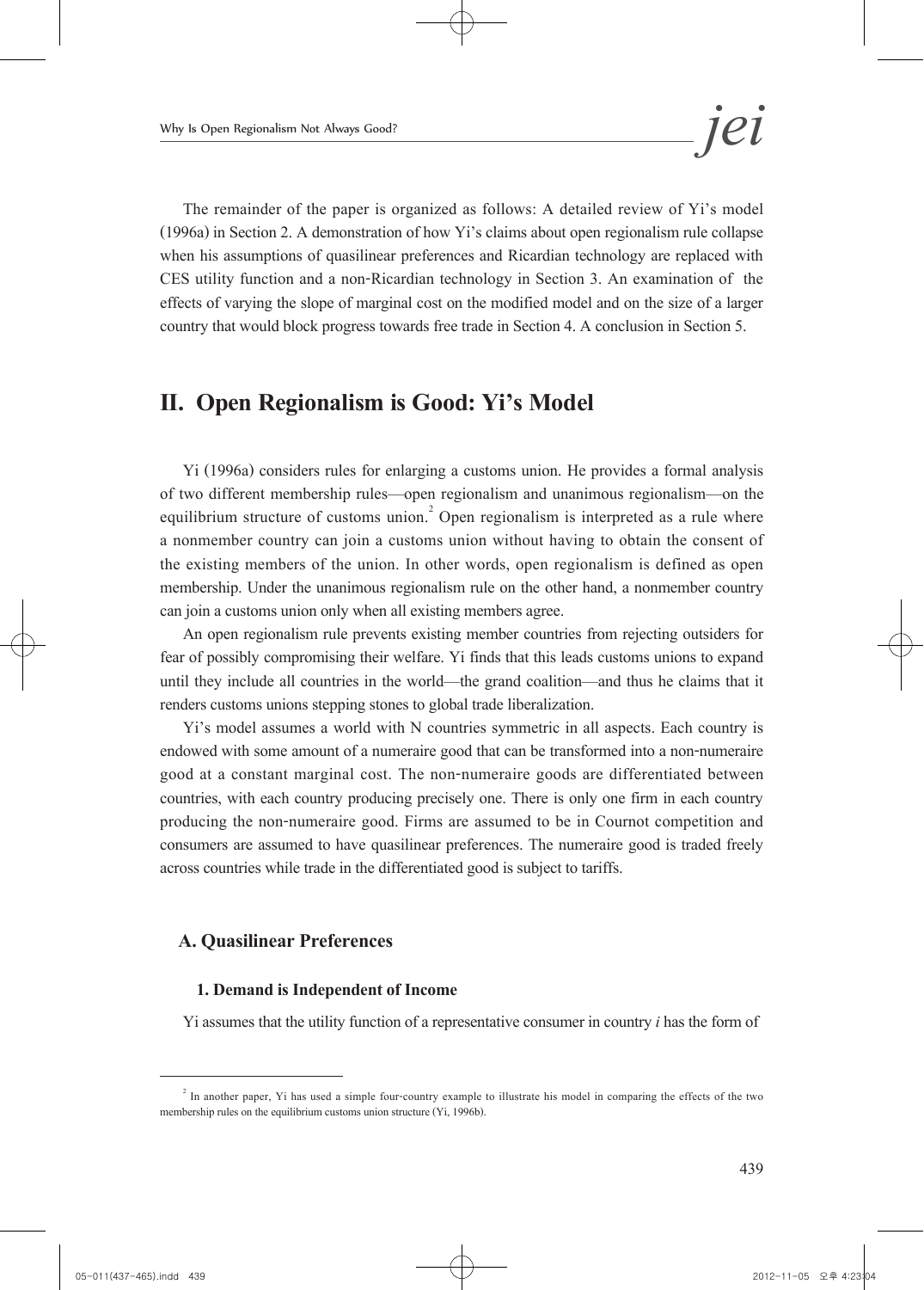$$
\textit{J}\textit{ei}\_\textit{Wai-Heng Loke and L. Alan Winters}
$$

$$
\mathbf{u}^{i} (q_{i}; \mathbf{M}) = \mathbf{v} (q_{i}) + \mathbf{M}_{i} = a \mathbf{Q}_{i} - \frac{\gamma}{2} \mathbf{Q}_{i}^{2} - \frac{1 - \gamma}{2} \sum_{j=1}^{N} q_{ij}^{2} + M_{i}
$$

where  $q_{ij}$  is country *i*'s consumption of country *j*'s product,  $q_i \equiv (q_{ij}, q_{ij}, ..., q_{ij})$  is country i's consumption profile,  $Q_i = \sum_{j=1}^{N} q_{ij}$ , g is a substitution index between goods, and  $M_i$  is country *i*'s consumption of the numeraire good. The numeraire good will be transferred across countries to settle, if there is any, the balance of trade. The model further assumes that each country's endowment of the numeraire good is sufficient to guarantee a positive consumption of the numeraire good in each country.

$$
M_{i} = Y^{i} - \sum_{j=1}^{N} p_{ij}^{*} q_{ij},
$$

Note that the maximization problem is reduced to an unconstrained maximization problem (Varian, 1992):

$$
\max \quad u^i = aQ_i - \frac{\gamma}{2} Q_i^2 - \frac{1-\gamma}{2} \sum_{j=1}^N q_{ij}^2 + Y^i - \sum_{j=1}^N p_{ij}^* q_{ij}
$$
(1)

where  $Y^i$  is the income of country *i*.

The first order condition for good  $q_{ii}$ , for example, is

$$
\frac{\partial u^i}{\partial q_{ii}} = a - (1 - \gamma) q_{i1} - \gamma Q - p_{ii} = 0
$$

The inverse demand function for good  $q_{ij}$  is therefore

$$
p_{ii} = a - (1 - \gamma)q_{i1} - \gamma Q_i
$$
 (2)

The demand function above shows that demand for  $q_{ij}$  depends on  $p_{ij}$  which is its own price in country i, and  $Q_i$  which is  $\sum_{j=1}^{N} q_{ij}$ . It is also independent of income Y. Hence there is zero income effect on good  $q_{ij}$  and also all other non-numeraire goods. Any increase in income will be used to consume the numeraire good *M*. A zero income effect on the non-numeraire good also means that changes in tariffs will not

have income effects on the consumption of the non-numeraire goods. This zero income effect is useful for Yi to solve his model analytically as it means that optimal tariffs are independent across countries (this is shown in the following subsection) and hence the optimal tariffs of a customs union are dependent only on the size of the customs union relative to the rest of the world and not on the coalition structures in the world.<sup>3</sup>

<sup>&</sup>lt;sup>3</sup> We show later in the paper that this quasilinear utility assumption is necessary but not sufficient to produce independent optimal tariffs among customs unions. The assumption of constant marginal cost in Yi's model is also crucial in order to arrive at this result.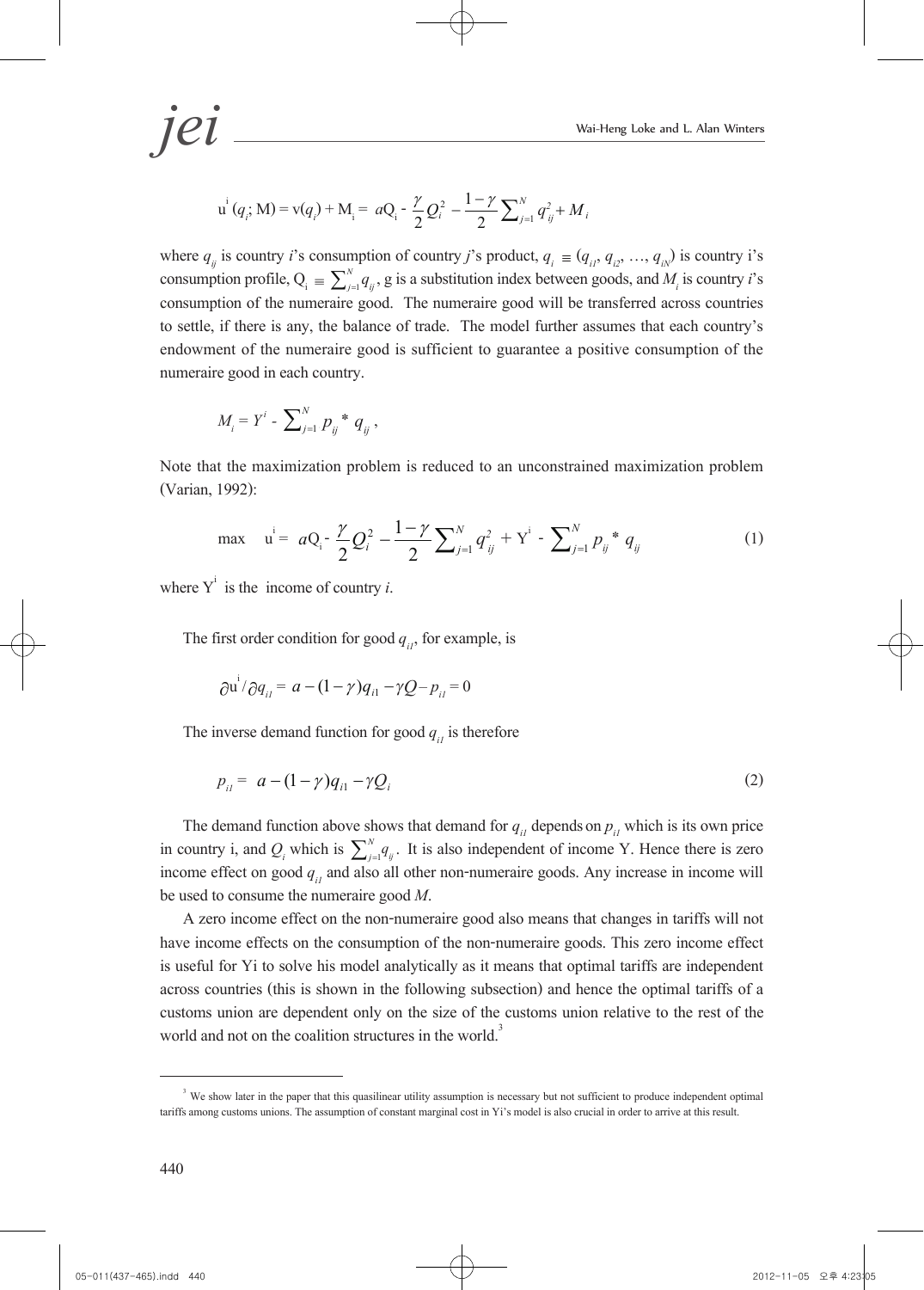

# **2. No Strategic Interdependence of Optimal Tariffs Across Countries/Customs Unions**

Yi assumes no transportation costs and non-negative specific tariffs  $(\tau_{ij})$ . The effective marginal cost of the good from country *j* in country *i* is therefore

$$
c_{ij} = c + \tau_{ij} \tag{3}
$$

where *c<sub>ij</sub>* : effective marginal cost<br>*c* : marginal cost (assumed common to all producers)<br> $τ_{ij}$  : tariff

The model further assumes that markets are segmented and that firms compete by choosing quantities in each country. Markets between countries are completely separated, which, given the assumption of constant marginal cost, means that changes in demand for a differentiated good in one country have no effect on marginal costs of production anywhere. In country *i*, country *j*'s firm will solve

$$
\underset{\{q_{ij}\}}{Max}\pi^{ij}=(p_{ij}-c_{ij})\,q_{ij}
$$

The first order condition for profit maximization is therefore

$$
p_{ij} - c_{ij} - q_{ij} = 0
$$

which can be rewritten using Equations 2 and 3 as

$$
\alpha - \tau_{ij} - (2 - g) q_{ij} - \gamma Q_i = 0 \tag{4}
$$

where  $\alpha \equiv a - c$ . Normalizing  $\alpha = 1$  and summing the first order conditions over *j*, *j* = 1, 2, ... N, in the Cournot equilibrium<sup>4</sup>

$$
Q_i = \frac{N - T_i}{\Gamma(N)}, \text{ and } q_{ij} = \frac{\Gamma(0) + \gamma T_i - \Gamma(N) \tau_{ij}}{\Gamma(0)\Gamma(N)} \tag{5}
$$

where  $T_i = \sum_{j=1}^{N} \tau_{ij}$  is the sum of tariffs and

$$
\Gamma(k) \equiv 2 - \gamma + k\gamma, \, k = 1, \, 2, \, ..., \, N \tag{6}
$$

Equations 4 and 5 show that the equilibrium  $q_{ij}$  depends only on country *i*'s tariffs; i.e.,

<sup>&</sup>lt;sup>4</sup> The value of a actually has an effect on the value of equilibrium quantities and optimal tariffs but it does not affect the signs of these variables. Normalizing  $\alpha = 1$  makes Equation 5 neat without changing the signs of these variables in subsequent Equations 7 and 8 and hence does not change the qualitative results.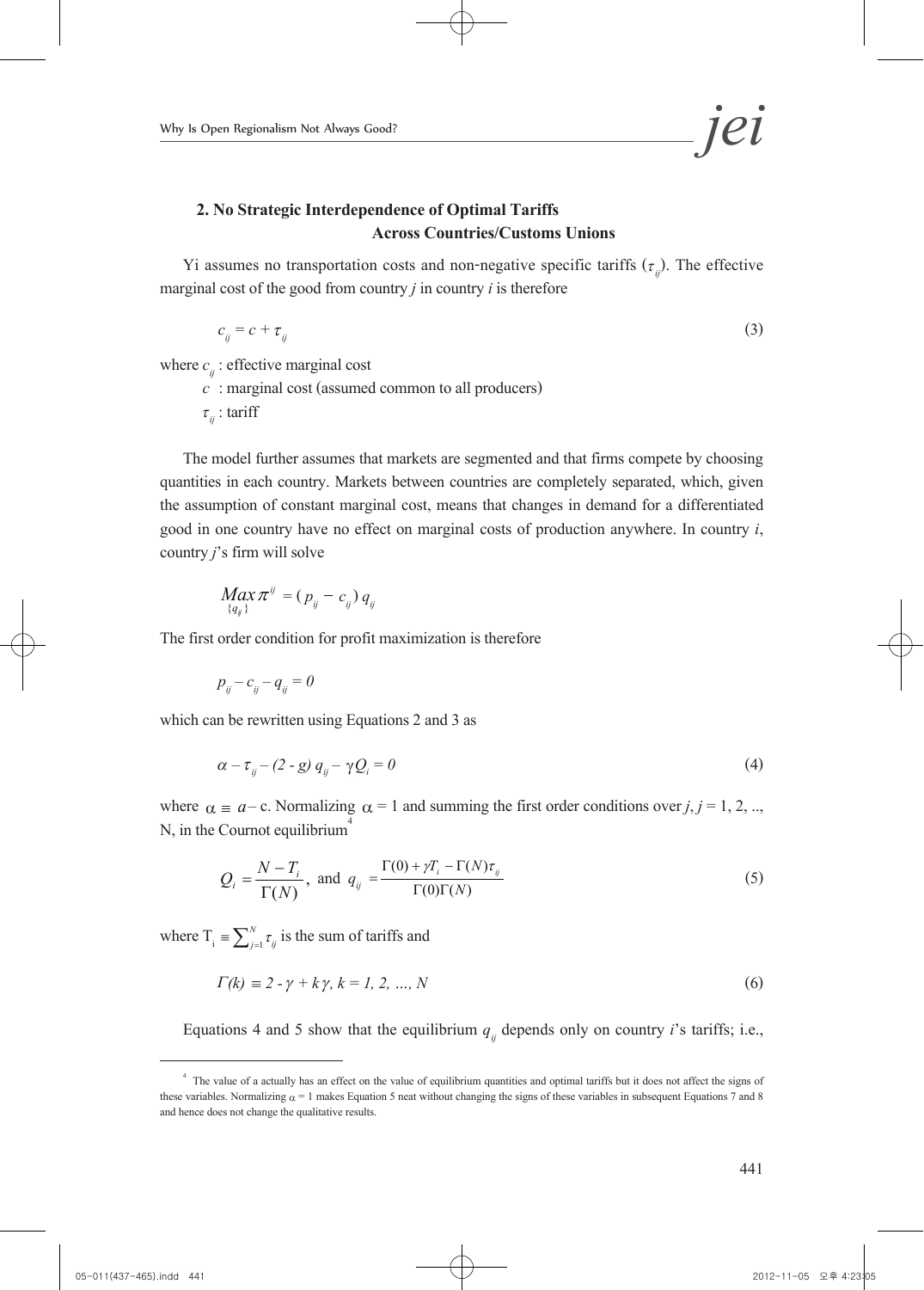product market equilibrium in country *i* depends only on country i's tariffs. A change in country *i*'s tariffs on imports from country *j* does not affect product market equilibria in any other countries. The effects of the tariff on country *j* occur solely on the numeraire good as transfers of numeraire good from country *j* to country *i* settle the balance of trade. As a result, the optimal tariff of a country / customs union does not depend on the tariffs of the rest of the world. This implies that there is no strategic interdependence of optimal tariffs across countries/ customs unions.

To illustrate in a two-country model, Equation 4 becomes

$$
\alpha - \tau_{12} - (2 - \gamma) q_{12} - \gamma Q_1 = 0 \quad (4a) \quad \text{where } Q_1 = q_{11} + q_{12} \quad \text{for country 1 and}
$$
\n
$$
\alpha - \tau_{21} - (2 - \gamma) q_{21} - \gamma Q_2 = 0 \quad (4b) \quad \text{where } Q_2 = q_{22} + q_{21} \quad \text{for country 2}
$$

Say there is an increase in tariff  $\tau_{2i}$  by country 1 on  $q_{i}$ ; i.e., imports from country 2. From Equation 4a, we can see that this will reduce the amount of  $q_{12}$ . But the increase of  $\tau_{21}$  does not affect the consumption of  $q_{2i}$ ; i.e., country 2's import of the non-numeraire good from country 1 even though country 2's exports to country 1 is reduced due to the rise in  $\tau_{21}$ . This is evident from Equation 4b which shows that the equilibrium amount of  $q_{21}$  is independent of the equilibrium amount of  $q_{i2}$ .

# **3. Effects of Tariff on the Consumption of Home and Imported Goods and on Homeand Foreign Firms' Profits**

From Equation 5,

$$
\frac{dQ_i}{d\tau_{ij}} = -\frac{1}{\Gamma(N)} < 0\tag{7}
$$

$$
\frac{dq_{ik}}{d\tau_{ij}} = \frac{\gamma}{\Gamma(0)\Gamma(N)} > 0, \text{ for } k^i j, \text{ and } \frac{dq_{ij}}{d\tau_{ij}} = \frac{\gamma - \Gamma(N)}{\Gamma(0)\Gamma(N)} < 0
$$
\n(8)

Equations 7 and 8 show that if country *i* raises its tariffs on imports from country *j*, then consumption of good *j* and total consumption in country *i* falls, and consumption of all other goods increases. Country *j*'s Cournot equilibrium export profit to country *i* is given by

$$
\pi_{ij} = (p_{ij} - c_{ij})q_{ij} = q_{ij}^2 \tag{9}
$$

using the first order condition. Hence,

$$
\frac{d\pi^{ik}}{d\tau_{ij}} = 2q_{ik} \quad \frac{dq_{ik}}{d\tau_{ij}} = \frac{2\gamma q_{ik}}{\Gamma(0)\Gamma(N)} > 0, \quad \text{for } k \neq j,
$$
\n(10)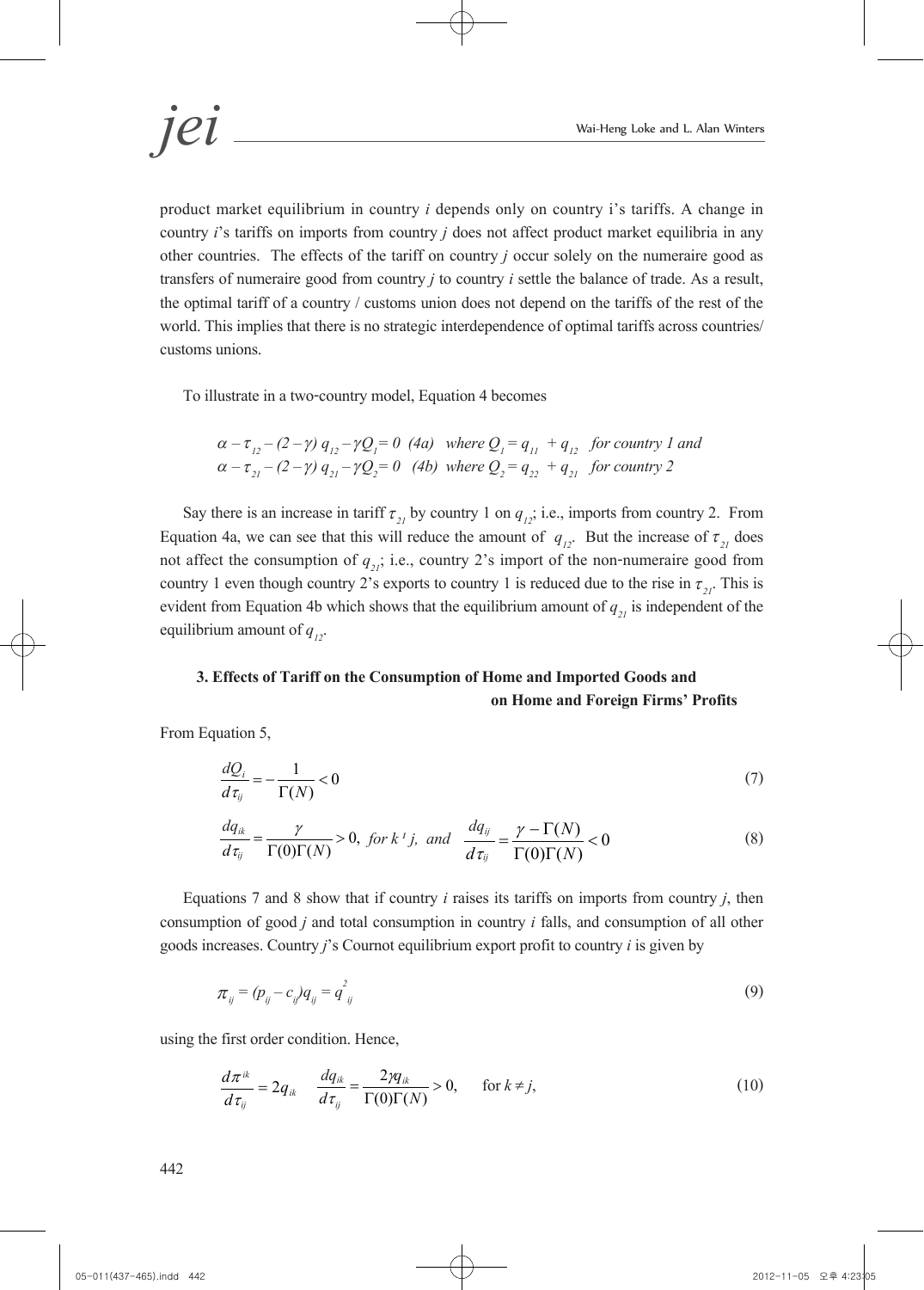$$
\frac{d\pi^{ij}}{d\tau_{ij}} = \frac{2[\gamma - \Gamma(N)] q_{ik}}{\Gamma(0)\Gamma(N)} < 0
$$
\n(11)

Equations 10 and 11 show that when country  $i$  raises tariffs on imports from country  $j$ , then country  $j$ 's export profit to country  $i$  falls, and country  $i$ 's home firm profit and all other countries' export profits to country *i* rise. Hence, when country *i* raises its tariffs on imports from country *j*, country *j*'s terms of trade with country *i* deteriorate and all other countries' terms of trade with country *i* improve.

#### **B. Constant Marginal Cost**

The second critical assumption concerns the production technology. Yi assumes each country is endowed with equal amounts of numeraire good which can be transformed into a non-numeraire good at constant marginal cost. This is essentially a model with Ricardian technology where the production possibility frontier of a country is a downward sloping straight line. With Ricardian technology where all countries face horizontal marginal cost curves, the terms of trade are fixed between countries — hence the rationale for an optimal tariff based on the ability of the home country to influence its terms of trade disappears.

#### **C. Replicating Yi's Model with Numerical Simulations**

This section provides numerical simulations that replicate Yi's results. Setting up Yi's framework in a numerical model provides the basis for modifications in subsequent sections.

From Equation 1, we set the model's parameter values as follows:

$$
a = 2; c = 1; \gamma = 0.5; E = 10
$$

where *a*: utility function parameter

*c*: marginal cost

 $\gamma$ : substitution index; a value of 0.5 indicates imperfect substitution between goods

*E*: endowment of numeraire good in each country

We conduct two simulations: (i) A world model with only 2 symmetric countries; country 1 being the active country, setting an optimal tariff, while country 2 is passive meaning its tariff on imports is zero. (ii) A world with 5 countries where all countries are active with tariff as a policy tool.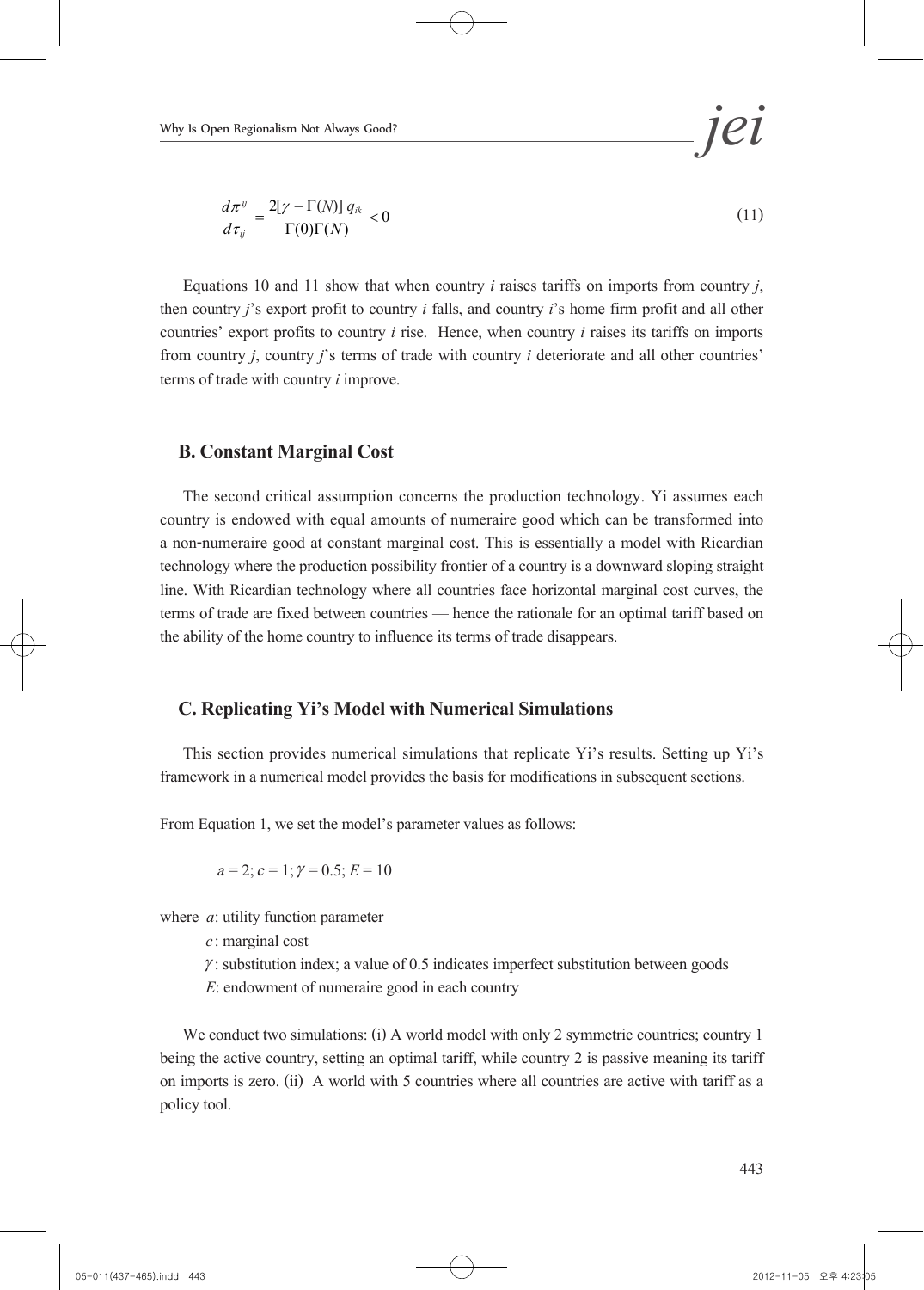*jei* Wai-Heng Loke and L. Alan Winters

The results are shown in Tables 1 and 2.

| Trade<br>Scenario                        | Country | Welfare | Tariff<br><sub>on</sub><br>Good 1 | Tariff<br><sub>on</sub><br>Good 2 | Price<br>of<br>Good 1 | Price<br>of<br>Good 2 | Consumption<br>οf<br>Good 1 | Consumption<br>of<br>Good 2 |
|------------------------------------------|---------|---------|-----------------------------------|-----------------------------------|-----------------------|-----------------------|-----------------------------|-----------------------------|
| Free Trade                               |         | 10.560  | $\theta$                          | $\theta$                          | 1.400                 | 1.400                 | 0.400                       | 0.400                       |
|                                          | 2       | 10.560  | $\theta$                          | $\theta$                          | 1.400                 | 1.400                 | 0.400                       | 0.400                       |
| Country 1<br>sets optimal<br>tariff only |         | 10.604  | $\theta$                          | 0.333                             | 1.444                 | 1.556                 | 0.444                       | 0.222                       |
|                                          | 2       | 10.449  | $\theta$                          | $\theta$                          | 1.400                 | 1.400                 | 0.400                       | 0.400                       |

**Table 1. Optimal Tariff of Country 1 when Country 2 is Passive** 

Rows 1 and 2 of Table 1 report the free trade benchmark. Rows 3 and 4 show that when country 1 sets a tariff on imports from country 2, country 2's consumption of goods 1 and 2 remains unchanged. With constant marginal cost, optimal tariffs are also independent across countries in the multi-country case. As shown in Table 2, the optimal tariff of a country/ customs union depends only on its size relative to the world, and in particular not the tariffs of other countries.

|                |                |         |          |                | Tariff on Good |          |          |
|----------------|----------------|---------|----------|----------------|----------------|----------|----------|
| Trade Scenario | Country        | Utility | 1        | $\overline{2}$ | 3              | 4        | 5        |
| No CU          | 1              | 10.6944 | $\Omega$ | 0.2500         | 0.2500         | 0.2500   | 0.2500   |
|                | 2              | 10.6944 | 0.2500   | $\theta$       | 0.2500         | 0.2500   | 0.2500   |
|                | 3              | 10.6944 | 0.2500   | 0.2500         | $\theta$       | 0.2500   | 0.2500   |
|                | $\overline{4}$ | 10.6944 | 0.2500   | 0.2500         | 0.2500         | $\Omega$ | 0.2500   |
|                | 5              | 10.6944 | 0.2500   | 0.2500         | 0.2500         | 0.2500   | $\theta$ |
| CU(1, 2)       | 1              | 10.735  | $\theta$ | $\theta$       | 0.2658         | 0.2658   | 0.2658   |
|                | $\overline{2}$ | 10.735  | $\theta$ | $\theta$       | 0.2658         | 0.2658   | 0.2658   |
|                | $\overline{3}$ | 10.678  | 0.2500   | 0.2500         | $\Omega$       | 0.2500   | 0.2500   |
|                | $\overline{4}$ | 10.678  | 0.2500   | 0.2500         | 0.2500         | $\Omega$ | 0.2500   |
|                | 5              | 10.678  | 0.2500   | 0.2500         | 0.2500         | 0.2500   | $\Omega$ |
| CU(1, 2, 3)    | 1              | 10.761  | $\theta$ | $\theta$       | $\theta$       | 0.2647   | 0.2647   |
|                | $\overline{2}$ | 10.761  | $\theta$ | $\theta$       | $\theta$       | 0.2647   | 0.2647   |
|                | 3              | 10.761  | $\theta$ | $\theta$       | $\theta$       | 0.2647   | 0.2647   |
|                | $\overline{4}$ | 10.653  | 0.2500   | 0.2500         | 0.2500         | $\theta$ | 0.2500   |
|                | 5              | 10.653  | 0.2500   | 0.2500         | 0.2500         | 0.2500   | $\theta$ |

**Table 2. A World with 5 Symmetric Countries: All Countries are Active**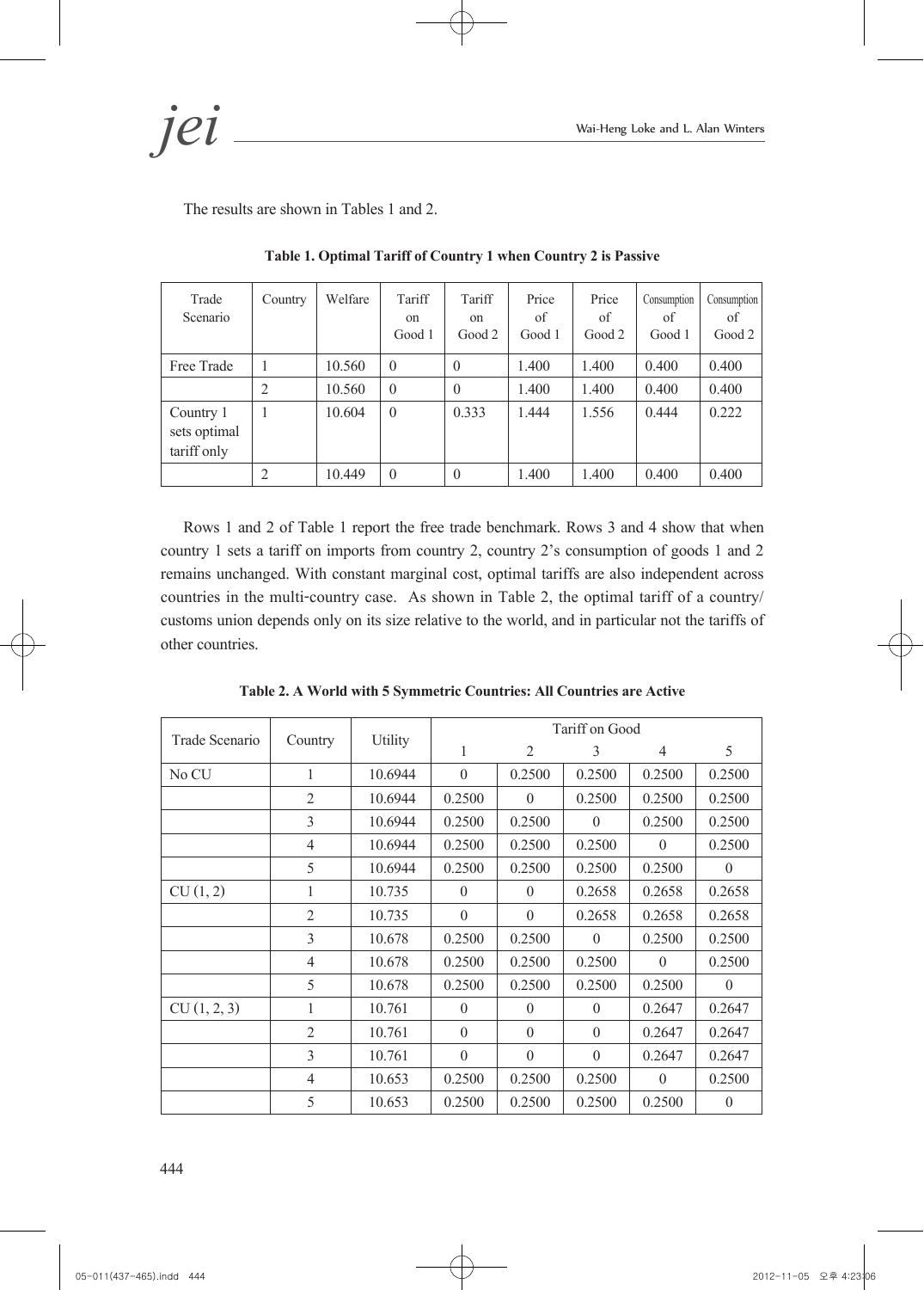| Trade Scenario       |                |         |              |          | Tariff on Good   |                |          |
|----------------------|----------------|---------|--------------|----------|------------------|----------------|----------|
|                      | Country        | Utility | 1            | 2        | 3                | $\overline{4}$ | 5        |
| CU(1, 2, 3, 4)       | 1              | 10.776  | $\theta$     | $\Omega$ | $\theta$         | $\Omega$       | 0.256    |
|                      | $\overline{2}$ | 10.776  | $\theta$     | $\theta$ | $\boldsymbol{0}$ | $\Omega$       | 0.256    |
|                      | 3              | 10.776  | $\theta$     | $\theta$ | $\theta$         | $\theta$       | 0.256    |
|                      | $\overline{4}$ | 10.776  | $\theta$     | $\theta$ | $\theta$         | $\Omega$       | 0.256    |
|                      | 5              | 10.624  | 0.2500       | 0.2500   | 0.2500           | 0.2500         | $\theta$ |
| <b>Grand Customs</b> | 1              | 10.781  | $\theta$     | $\Omega$ | $\theta$         | $\Omega$       | $\theta$ |
| Union                | $\overline{2}$ | 10.781  | $\theta$     | $\theta$ | $\theta$         | $\theta$       | $\theta$ |
|                      | 3              | 10.781  | $\theta$     | $\theta$ | $\theta$         | $\theta$       | $\theta$ |
|                      | $\overline{4}$ | 10.781  | $\theta$     | $\theta$ | $\theta$         | $\theta$       | $\theta$ |
|                      | 5              | 10.781  | $\theta$     | $\theta$ | $\theta$         | $\Omega$       | $\theta$ |
| $CU(1, 2, 3)$ &      | 1              | 10.745  | $\theta$     | $\Omega$ | $\theta$         | 0.265          | 0.265    |
| CU(4, 5)             | $\overline{2}$ | 10.745  | $\theta$     | $\Omega$ | $\theta$         | 0.265          | 0.265    |
|                      | 3              | 10.745  | $\mathbf{0}$ | $\theta$ | $\boldsymbol{0}$ | 0.265          | 0.265    |
|                      | $\overline{4}$ | 10.693  | 0.266        | 0.266    | 0.266            | $\theta$       | $\theta$ |
|                      | 5              | 10.693  | 0.266        | 0.266    | 0.266            | $\theta$       | $\theta$ |

Table 2 reports outcomes in a 5-country world in which various combinations of countries create customs unions. It shows that in the "No CU" scenario, each country sets its own optimal tariff. When a customs union of countries 1 and 2 or CU  $(1, 2)$  is formed, members determine a common external tariff, 0.2658, that maximizes the CU's welfare. When the coalition structure changes from CU  $(1, 2)$  to CU  $(1, 2, 3)$ , the optimal tariff of members of the enlarged customs union falls from 0.2658 to 0.2647, but the optimal tariffs of nonmembers; i.e., countries 4 and 5, remain unchanged at  $0.2500$ .<sup>5</sup> Optimal tariffs of countries 4 and 5 change only when they form a customs union.

Table 2 also provides an example where a grand customs union is a stable outcome even without the open regionalism rule since existing members of a customs union of any size would welcome new members because this will increase their welfare levels (a case where the rule is not binding). As Yi has pointed out, whether open regionalism rule is critical depends on the number of countries in the world as well as the substitution parameter g. Sensitivity analysis on the maximum number of countries in the world with different values of g and slopes of the

<sup>&</sup>lt;sup>5</sup> The optimal tariff of a customs union is not a monotonic function of the number of members because there are two conflicting effects when a customs union expands. On the one hand an individual country would want to reduce its external tariffs since it eliminates tariffs on more imported goods as the CU expands and because it prefers a balanced consumption bundle to an unbalanced one. This is basically the "import sourcing" condition explained by Sinclair and Vines (1995). On the other hand, this country also considers other members' export profits to this country since it maximizes the joint welfare of member countries and hence would increase its external tariffs so that other members benefit through higher export profits to this country. Whether optimal tariff of members falls or rises as a customs union enlarges depends on the number of countries in the world. A detailed explanation is found in Yi (1996a)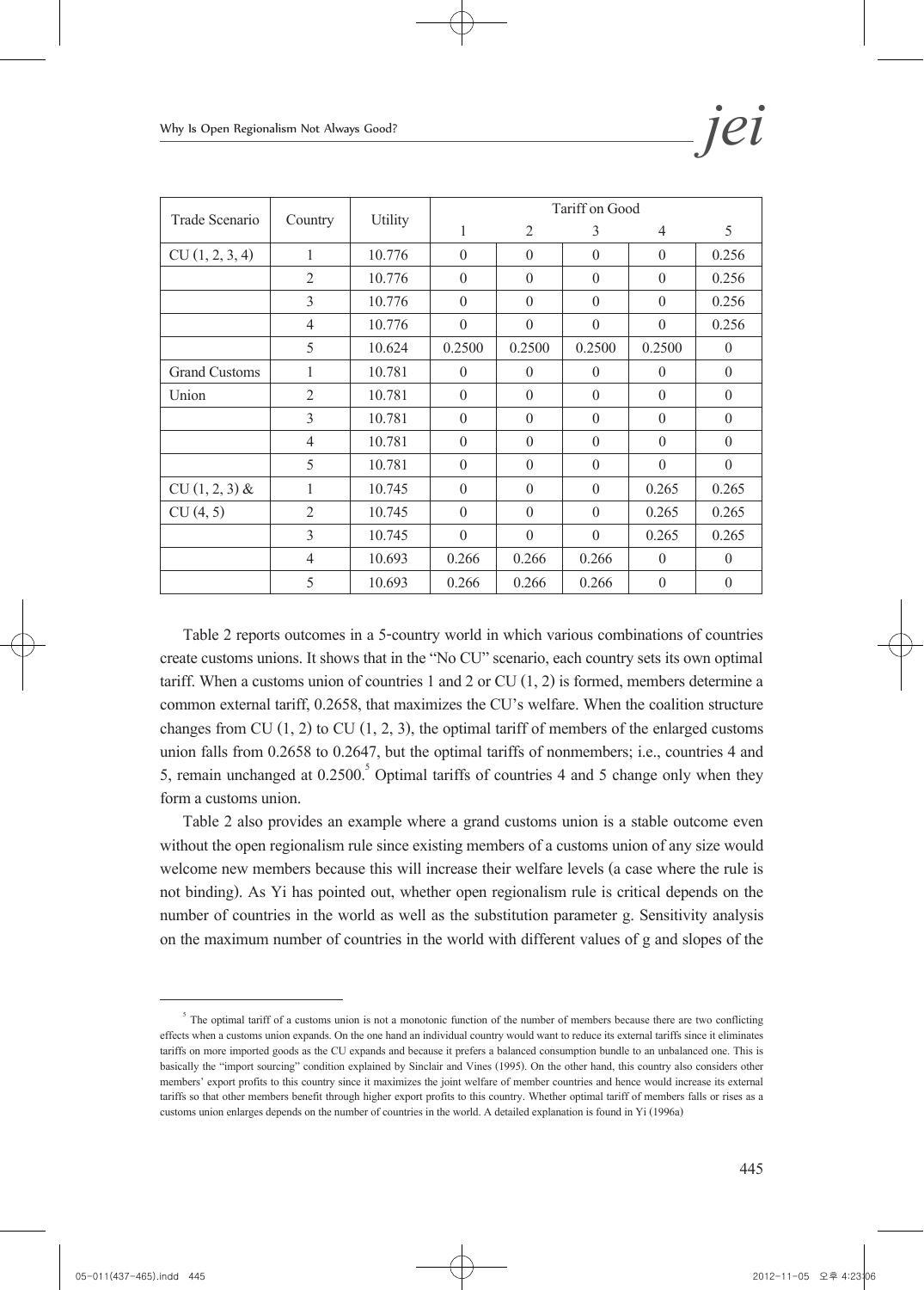*jei* Wai-Heng Loke and L. Alan Winters

marginal cost curve are shown in Appendix 1.<sup>6</sup>

# **III. Open Regionalism is Not Sufficient for Good**

We demonstrate now how the open regionalism rule may fail to work. To do so, we make changes to Yi's model in three stages (Table 3).

| Stage            | <b>Consumer Preferences</b>                        | Production Technology        | Type of Competition                 |  |
|------------------|----------------------------------------------------|------------------------------|-------------------------------------|--|
| $(Y_i$ 's model) | Quasilinear preferences                            | Constant marginal costs      | Cournot competition                 |  |
| 1                | Quasilinear preferences                            | Increasing marginal<br>costs | Cournot competition                 |  |
| $\overline{2}$   | Constant elasticity of<br>substitution preferences | Constant marginal costs      | Cournot and Bertrand<br>competition |  |
| 3                | Constant elasticity of<br>substitution preferences | Increasing marginal<br>costs | Cournot and Bertrand<br>competition |  |

**Table 3. Varying Yi's Model in 3 Stages**

### **A. Stage 1: Increasing Marginal Costs**

Yi assumes a constant marginal cost of production in his model. We remove this Ricardian technology assumption (but retain the quasilinear preferences assumption) and replace it with an upward sloping marginal cost function  $c = x + b * Q_j$  (where  $Q_j = \sum_{i=1}^N q_{ij}$  or the total output of

<sup>&</sup>lt;sup>6</sup> Yi assumes that countries are ex ante identical in endowment size. But even when countries are asymmetric in endowment size, results on tariffs, prices and quantities will be identical to the symmetric case. The only changes are on the utility levels and the consumption of numeraire good by a larger country. This is because with quasilinear preferences, a larger country; i.e., one with more endowment of the numeraire good, will not be any different from a smaller country in its demand for the non-numeraire good since demand for the non-numeraire good is independent of income. With a Ricardian technology, a large country behaves exactly like a small country since the terms of trade are fixed between countries as it does not have any ability to affect its terms of trade. As a result, Yi's claim that open regionalism is good under the symmetric case will continue to hold under asymmetric endowment size, provided that all other assumptions in the model are retained.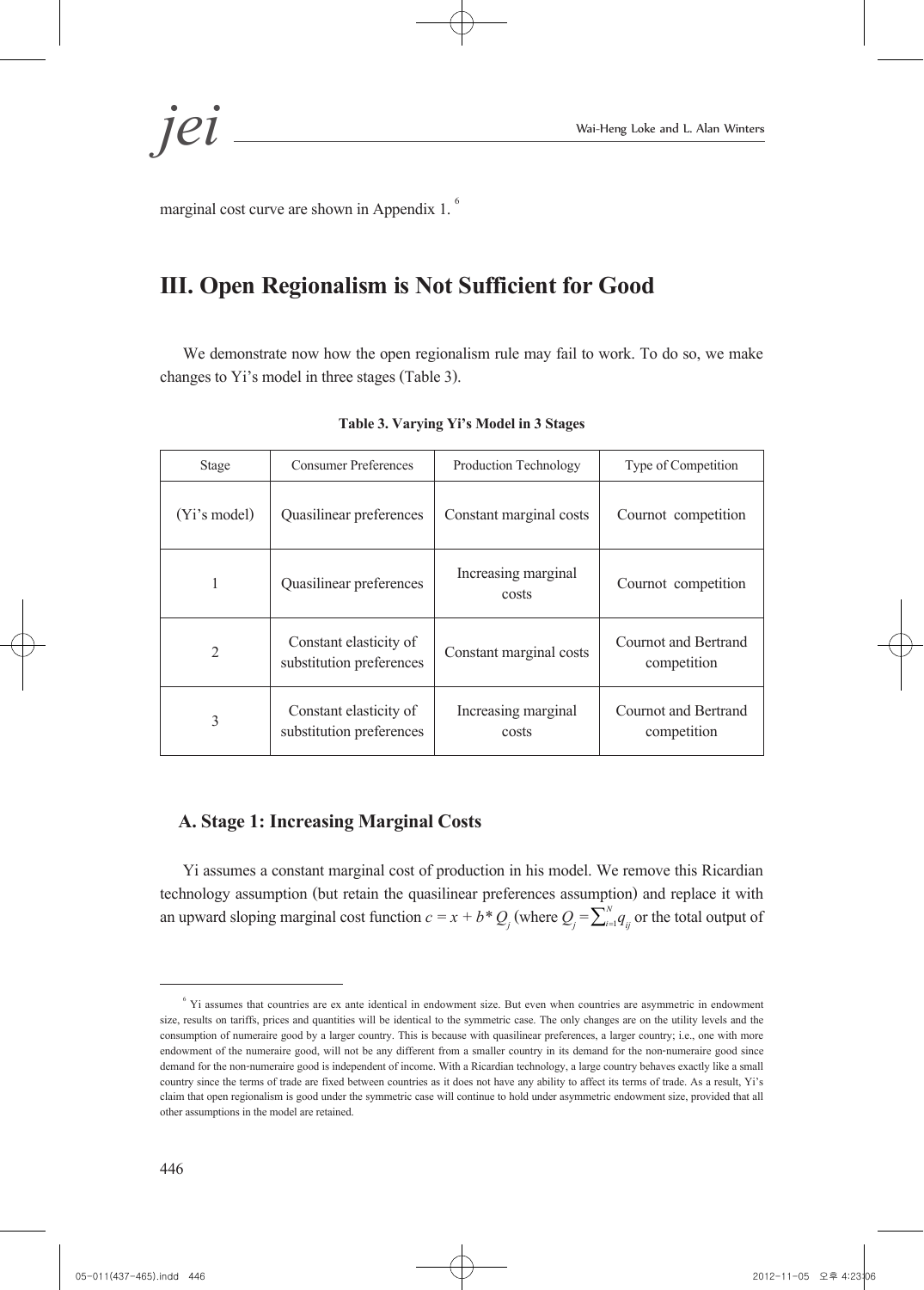good *j* by country *j*).<sup>7</sup> Putting an increasing MC function into this model is a convenient way to convert the straight-line production possibility frontier (PPF) in Yi's model into a concave PPF in order to reflect an increasing rate of product transformation (RPT) between the numeraire good and the differentiated good.<sup>8</sup>

The optimal tariff of a country / customs union is no longer independent of other countries'/ customs union's tariff when marginal cost is upward sloping even though consumer preferences are still quasilinear. Table 4 shows that when country 1 is allowed to set its optimal tariff, country 2's consumption of good 1 and 2 changes. Consumption of good 1 by country 2 falls because the tariff-induced increase in country 1's consumption raises 1's costs of production.

| Trade<br>Scenario                | Country        | Welfare | Tariff<br>on<br>Good 1 | Tariff<br>on<br>Good 2 | Price<br>of<br>Good 1 | Price<br>of<br>Good 2 | Consumption<br>of<br>Good 1 | Consumption<br>οf<br>Good 2 |
|----------------------------------|----------------|---------|------------------------|------------------------|-----------------------|-----------------------|-----------------------------|-----------------------------|
| Free Trade                       |                | 10.592  | $\theta$               | $\theta$               | 1.400                 | 1.400                 | 0.400                       | 0.400                       |
|                                  | $\overline{2}$ | 10.592  | $\theta$               | $\theta$               | 1.400                 | 1.400                 | 0.400                       | 0.400                       |
| Country 1 sets<br>optimal tariff |                | 10.637  | $\theta$               | 0.343                  | 1.445                 | 1.553                 | 0.442                       | 0.226                       |
|                                  | $\overline{2}$ | 10.482  | $\theta$               | $\theta$               | 1.3995                | 1.393                 | 0.396                       | 0.409                       |

**Table 4. Optimal Tariff of Country 1 when Country 2 is Passive — Increasing Marginal Costs**

Optimal tariffs are interdependent in this case given that the marginal cost of producing the non-numeraire good is a positive function of output. When, say, country 1 sets a tariff on its imports from country 2, its consumption of imports falls while consumption of its home good rises. A fall in country 1's demand for good 2 reduces country 2's total output and its marginal cost of production. This leads to a fall in its price and hence good 2 becomes relatively cheaper than good 1 in country 2. Country 2's consumption adjusts to this relative price change. Country 2's optimal tariff therefore depends on country 1's tariff level since it affects country 2's production equilibrium, not through income effect but through the effects on marginal cost and hence prices.

When marginal cost is upward sloping, the first order condition for profit maximization; i.e., Equation 4 becomes

$$
\alpha - \tau_{ij} - (2 - \gamma) q_{ij} - \gamma Q_i = 0 \tag{4}
$$

<sup>&</sup>lt;sup>7</sup> We recalibrate the simulation model so that the same free trade equilibrium quantities of differentiated goods are retained as in our simulation of Yi's model.

 $8$  A concave PPF captures the characteristics of most production situations: diminishing returns, specialized input, or differing factor intensities between goods.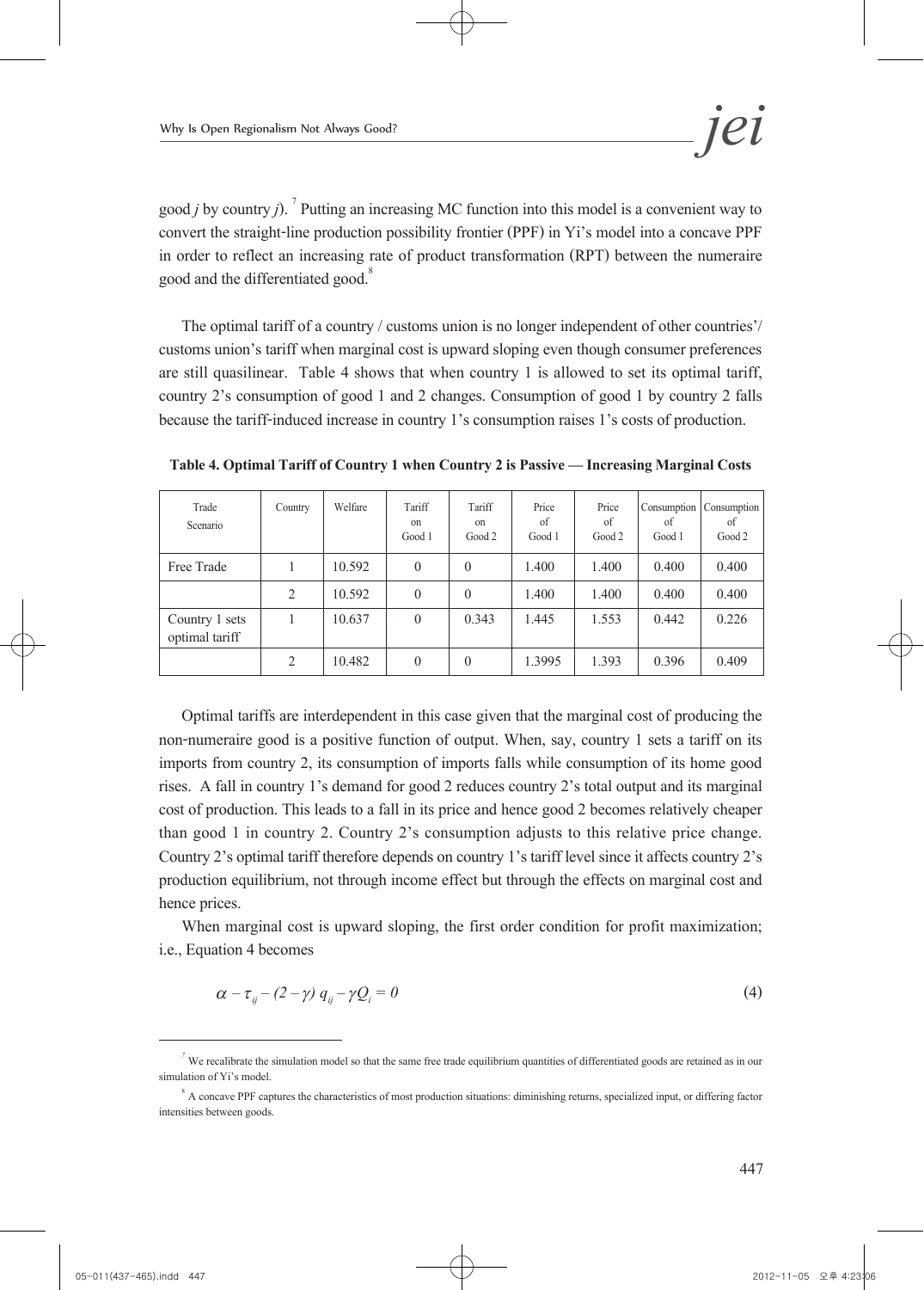*jei* Wai-Heng Loke and L. Alan Winters

*where*  $\alpha = a - c$  *and*  $c = x + b(\sum_i q_i)$  $\Rightarrow$   $a-x-b(\sum_i q_{ij})-\tau_{ij}-(2-\gamma)q_{ij}-\gamma Q_{ij}$  $\hat{e} = 0$  (4\*)

In a two-country world, equation (4\*) becomes

for country 1 
$$
a-x-b(q_{11}+q_{21})-\tau_{12}-(2-\gamma)q_{12}-\gamma Q_1=0
$$
 (4<sup>\*</sup>a)

*for country 2 a – x – b(q<sub>22</sub></sub> + q<sub>12</sub>) –*  $\tau_{21}$  *– (2 –*  $\gamma$ *)*  $q_{21}$  *–*  $\gamma Q_2$  *= 0 (4\*b)* 

With marginal cost as a function of total output, Equations 4\*a and 4\*b become interdependent. The equilibrium values of  $q_{21}$  and  $q_{12}$  are now interdependent, as well as those of  $\tau_{12}$  and  $\tau_{21}$ . When, say, country 1 raises its tariff,  $\tau_{12}$  on  $q_{12}$  from Equation 4\*a, this will reduce  $q_{12}$ . When  $q_{12}$  falls, Equation 4<sup>\*</sup>b shows that variables  $q_{21}$  (country 2's import from country 1),  $q_{22}$  (country 2's consumption of home good), and  $\tau_{21}$  will adjust in order to reach a new equilibrium.

Table 5 shows simulation results of a world with five countries, all of which are active with tariffs as a policy tool.

| Trade          | Country        | Utility |          |                  | Tariffs on Good |                |          |
|----------------|----------------|---------|----------|------------------|-----------------|----------------|----------|
| Scenario       |                |         | 1        | $\overline{2}$   | 3               | $\overline{4}$ | 5        |
| No CU          | 1              | 10.779  | $\theta$ | 0.256            | 0.256           | 0.256          | 0.256    |
|                | $\overline{2}$ | 10.779  | 0.256    | $\theta$         | 0.256           | 0.256          | 0.256    |
|                | $\overline{3}$ | 10.779  | 0.256    | 0.256            | $\theta$        | 0.256          | 0.256    |
|                | $\overline{4}$ | 10.779  | 0.256    | 0.256            | 0.256           | $\theta$       | 0.256    |
|                | 5              | 10.779  | 0.256    | 0.256            | 0.256           | 0.256          | $\theta$ |
| CU(1, 2)       | 1              | 10.821  | $\theta$ | $\theta$         | 0.275           | 0.275          | 0.275    |
|                | $\overline{2}$ | 10.821  | $\theta$ | $\theta$         | 0.275           | 0.275          | 0.275    |
|                | 3              | 10.759  | 0.253    | 0.253            | $\theta$        | 0.259          | 0.259    |
|                | $\overline{4}$ | 10.759  | 0.253    | 0.253            | 0.259           | $\Omega$       | 0.259    |
|                | 5              | 10.759  | 0.253    | 0.253            | 0.259           | 0.259          | $\theta$ |
| CU(1, 2, 3)    | 1              | 10.845  | $\theta$ | $\theta$         | $\theta$        | 0.282          | 0.282    |
|                | $\overline{2}$ | 10.845  | $\theta$ | $\theta$         | $\theta$        | 0.282          | 0.282    |
|                | 3              | 10.845  | $\theta$ | $\theta$         | $\theta$        | 0.282          | 0.282    |
|                | $\overline{4}$ | 10.728  | 0.252    | 0.252            | 0.252           | $\theta$       | 0.265    |
|                | 5              | 10.728  | 0.252    | 0.252            | 0.252           | 0.265          | $\theta$ |
| CU(1, 2, 3, 4) | 1              | 10.857  | $\theta$ | $\theta$         | $\theta$        | $\theta$       | 0.284    |
|                | $\overline{2}$ | 10.857  | $\theta$ | $\boldsymbol{0}$ | $\theta$        | $\theta$       | 0.284    |

**Table 5. Five Countries in the World, Countries are Symmetric, Increasing Marginal Costs**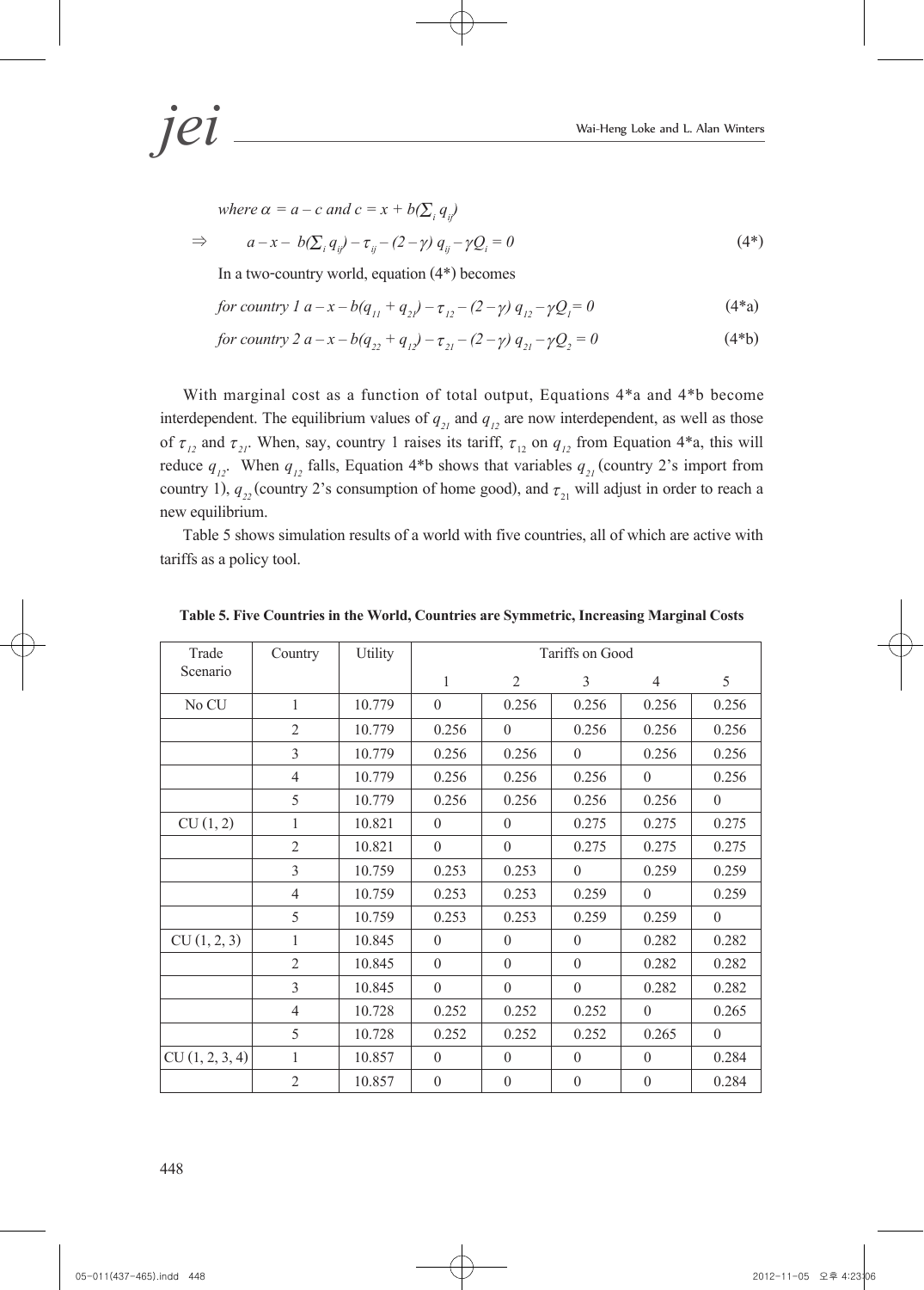| Trade        | Country        | Utility |          |                | Tariffs on Good |                |          |
|--------------|----------------|---------|----------|----------------|-----------------|----------------|----------|
| Scenario     |                |         | 1        | $\overline{2}$ | 3               | $\overline{4}$ | 5        |
|              | 3              | 10.857  | $\theta$ | $\theta$       | $\theta$        | $\theta$       | 0.284    |
|              | $\overline{4}$ | 10.857  | $\theta$ | $\theta$       | $\theta$        | $\theta$       | 0.284    |
|              | 5              | 10.688  | 0.255    | 0.255          | 0.255           | 0.255          | $\theta$ |
| Grand        | 1              | 10.859  | $\theta$ | $\theta$       | $\theta$        | $\theta$       | $\theta$ |
| Customs      |                |         |          |                |                 |                |          |
| Union        | $\overline{2}$ | 10.859  | $\theta$ | $\theta$       | $\theta$        | $\theta$       | $\theta$ |
|              | 3              | 10.859  | $\theta$ | $\theta$       | $\theta$        | $\theta$       | $\theta$ |
|              | $\overline{4}$ | 10.859  | $\theta$ | $\theta$       | $\theta$        | $\theta$       | $\theta$ |
|              | 5              | 10.859  | $\theta$ | $\theta$       | $\theta$        | $\theta$       | $\theta$ |
| $CU(1, 2)$ & | 1              | 10.772  | $\theta$ | $\theta$       | 0.273           | 0.273          | 0.273    |
| CU(3, 4, 5)  | 2              | 10.772  | $\theta$ | $\theta$       | 0.273           | 0.273          | 0.273    |
|              | 3              | 10.826  | 0.279    | 0.279          | $\theta$        | $\theta$       | $\theta$ |
|              | $\overline{4}$ | 10.826  | 0.279    | 0.279          | $\theta$        | $\theta$       | $\theta$ |
|              | 5              | 10.826  | 0.279    | 0.279          | $\theta$        | $\theta$       | $\theta$ |

From Table 5 (contrast this with Table 2), the optimal tariff of a country/customs union depends not only on its relative size to the world but also the composition of coalition structures in the world. This is shown when we compare the coalition structures of a world with only one customs union, CU  $(1,2)$  and a world with two customs unions of CU  $(1, 2)$  and CU  $(3, 4, 5)$ . Tariffs set by members of CU (1, 2) fall from 0.275 (when countries 3, 4, and 5 are separate countries) to 0.273 (when countries 3, 4, and 5 form a customs union).

Further, the interdependence of countries' optimal tariffs shows some interesting results. The formation of CU  $(1, 2)$  raises the member's tariffs from a pre-CU level of 0.256 to post-CU level of 0.275. Non-members; i.e., countries 3, 4, and 5 lower their tariffs on imports from CU members (from 0.256 to 0.253) while tariffs between themselves are increased (from 0.256 to 0.259). This pattern where countries 3, 4, and 5 set higher tariffs on non-CU members than CU members can be explained by the "import sourcing condition" of Sinclair & Vines (1995) in the following way: First, as a result of the formation of a CU between 1 and 2, consumption of home good of the CU; i.e., goods 1 and 2, increases due to the removal of intra-bloc tariffs and higher external tariffs set on non-CU goods. Increased consumption of goods 1 and 2 also means higher marginal cost of production (given an upward sloping marginal cost now) and thus higher prices. With this switch of consumption toward CU goods from non-CU goods, there is a fall in the consumption of goods 3, 4, and 5, which also means a fall in the marginal cost of production and thus a fall in prices. All these bring the world prices of goods 1 and 2 to be relatively higher than those of goods 3, 4, and 5. Since a country prefers a balanced consumption bundle to an unbalanced one given the love-of-variety preferences, these non-CU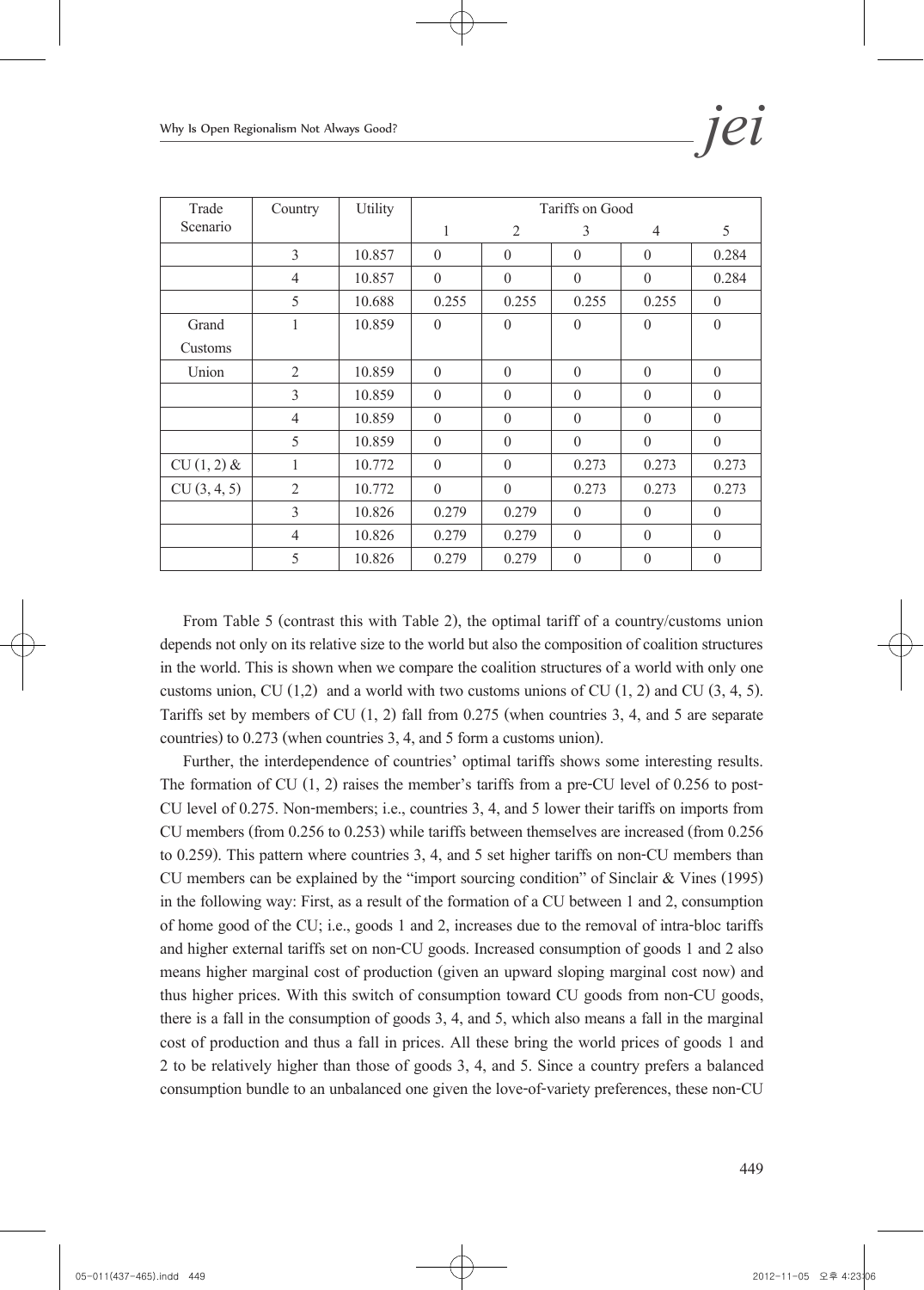countries, say country 3, faced with two sources of imports, one from the CU, which is more expensive, and the other from the non-CU countries, which is less expensive, will therefore set lower tariffs on CU goods and higher tariffs on non-CU goods. This pattern of non-CU countries setting higher tariffs on non-CU imports than tariffs on CU imports continues as the CU enlarges. Note that the average tariffs set by non-CU countries in all these trade scenarios stay around 0.255–0.256. As the CU expands into CU 1, 2, 3, 4, country 5, which is now the only non-CU country in the world, sets higher tariffs on its imports (which are all sourced from CU countries) than the tariffs when the CU is comprised of countries 1, 2, and 3. The reason for this seemingly unusual tariff pattern is simply because now there is only one source of import; i.e., they are all sourced from the CU of 1, 2, 3, 4 and hence the "import-sourcing condition" explained above disappears. Note that country 5's optimal tariff of 0.255 is roughly the same as the average tariffs set by the non-CU countries stated earlier.

It is interesting to note that even though now the optimal tariff of a country is dependent on other countries'/customs union's tariff level, Yi's qualitative results that open regionalism is good continues to hold because of the quasilinear preference assumption in the model. As long as quasilinear preferences are assumed in the model, there will be zero income effect on the consumption of non-numeraire good and hence even if we assume the model in Table 5 to have a larger country, the larger country will behave exactly the same as a smaller country would behave; i.e., by setting the same tariff. This means that even in the asymmetric country size world, a larger country will not be better off by staying out of a customs union and setting a Nash tariff. All countries will improve their own welfare levels by joining a customs union and a grand customs union will be a stable coalition structure.

#### **B. Stage 2: CES Preferences**

In this model, the assumption of Ricardian technology is retained but that of quasilinear preferences is replaced with constant elasticity of substitution (CES) preferences. The utility function has two levels. At the top level, a consumer allocates his budget between the consumption of the numeraire good MM, a homogeneous good, and the consumption of an aggregate of the non-numeraire good TG, a differentiated good. The lower level involves the distribution of consumption of the non-numeraire good among the individual varieties of the differentiated good q. These two levels of utility functions can be combined into a single level if the elasticities of substitution of the two levels are the same. If this assumption is made, the numeraire good is then treated similarly as one of the varieties of the differentiated good. But we want to treat these two goods as different types of goods, which is similar to Yi's assumption, by assuming that  $\alpha \leq \theta$  (i.e., the elasticity of substitution at the sub-level is higher than the one at the top level). The top-level utility and sub-utility functions are as follows: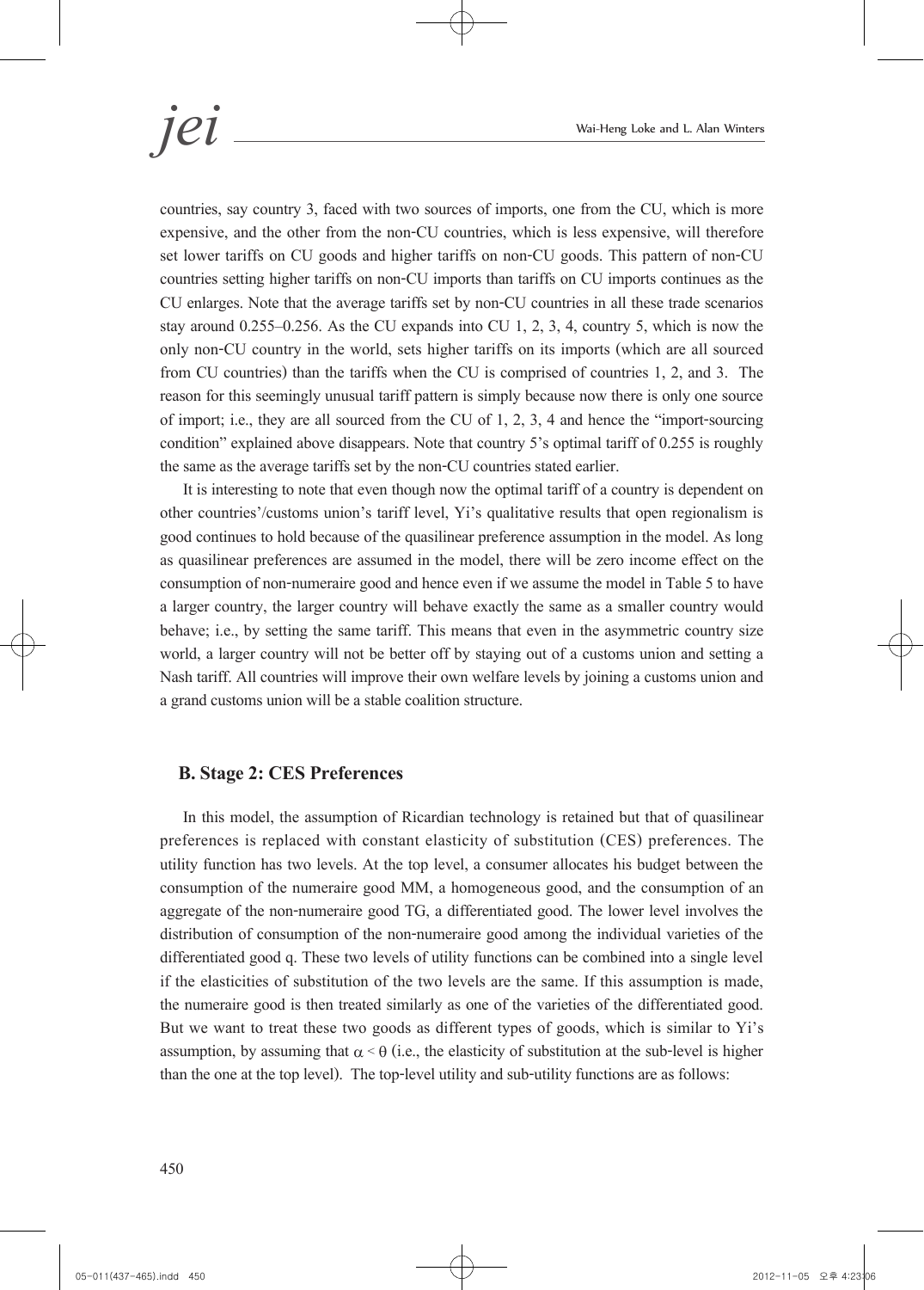$$
W_{i} = (b_{i}^{(1-\alpha)}TG_{i}^{~\alpha} + (1-b_{i})^{(1-\alpha)}MM_{i}^{~\alpha})^{\frac{1}{\alpha}}
$$

$$
TG_{i} = \left(\sum_{j} a_{j}^{i} {^{(1-\theta)}}q_{j}^{i} {^{(\theta)}}\right)^{\frac{1}{\beta}}
$$

Given this love-of-variety type preferences and that  $0 \le \alpha \le 1$ , each good is consumed in every country which means that each country exports part of its own variety of differentiated good in exchange for some imports of all other varieties of the differentiated good.

With a CES utility function, the demand function for a differentiated product, *j*, is as follows:

$$
q_j = \frac{I}{P} a_j^{\theta} \left( \frac{p_j}{P} \right)^{-\theta}
$$

where *I* : budget allocated for the consumption of differentiated good

*P* : price index for good TG  $p_i$ : price of good *j* 

This demand function shows that demand for  $q_j$  is an increasing function of *I*, income, and decreasing for  $p_j$ , the price of one's own good.<sup>9</sup>

We consider both Cournot and Bertrand cases. In the Cournot case, each firm maximizes its profit by setting its output, assuming other firms' output levels are constant; in the Bertrand case, each firm sets its price to maximize profit, assuming other firms' prices are constant.

Table 6 shows simulation results of a model with two countries in the world. When countries are symmetric in size; i.e., there is equal endowment of the numeraire good, it is expected that both countries are better off under global free trade than in a world with restricted trade where all countries set Nash tariffs. But even when countries are asymmetric in size where country 1 is twice as large country 2 in its endowment of the numeraire good, the optimal tariff of country 1 is the same as the optimal tariff of country 2. Country 1, although being larger, does not have the capability to improve its terms of trade.

<sup>&</sup>lt;sup>9</sup> With a CES demand function in this model, the demand curve can be steeper than its marginal revenue curve. Appendix 2 provides further explanations.

<sup>&</sup>lt;sup>10</sup> We also observe that the Nash tariff levels of 0.031 under Bertrand competition and 0.032 under Cournot competition are notably lower compared with other studies reported in the literature that also use CES utility function for example, Krugman (1991). This outcome of low tariffs in our model is due to the presence of a negative tariff component in the overall optimal tariff. See explanation on the "rent-extraction" type tariff in Appendix 3.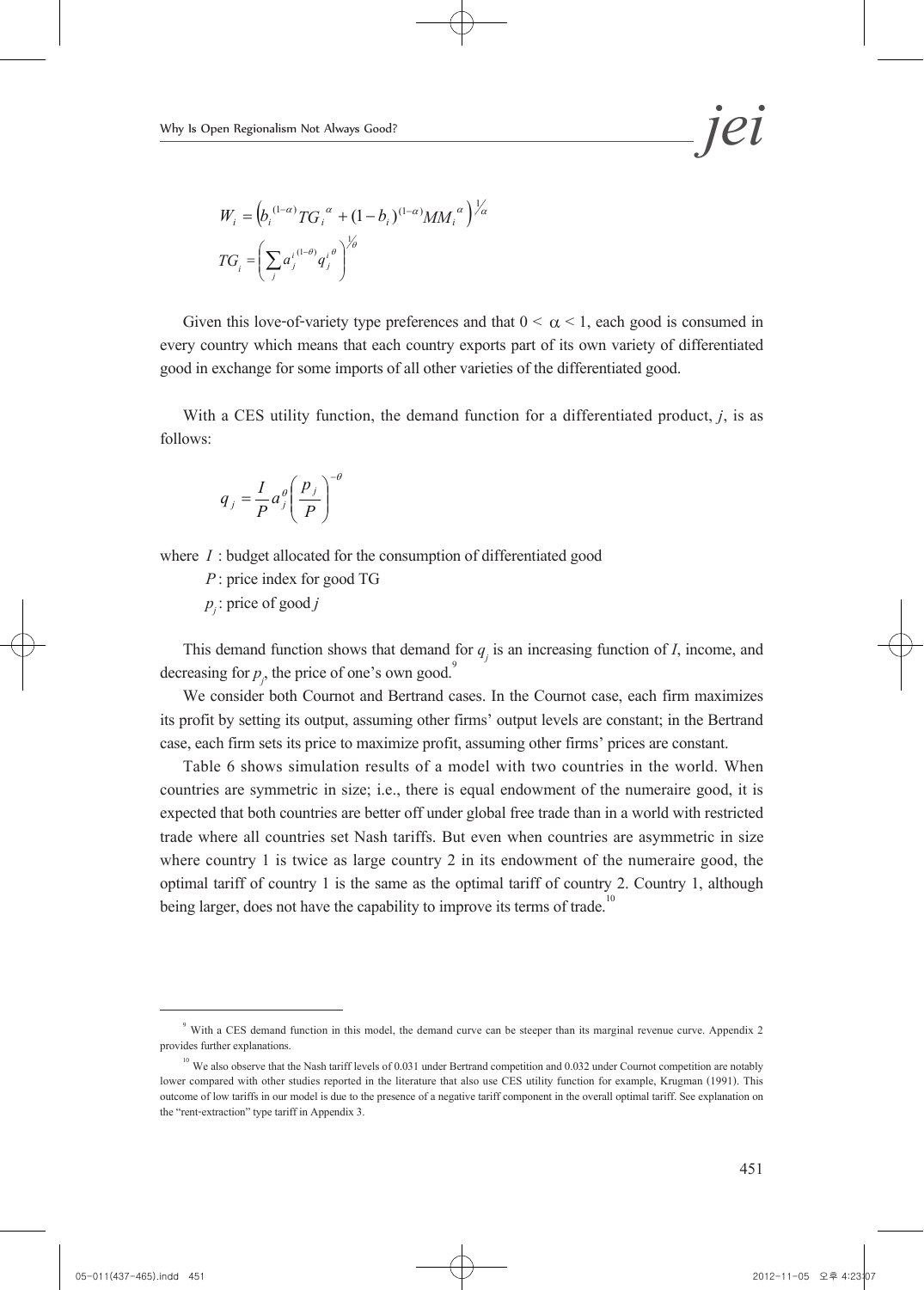*jei* Wai-Heng Loke and L. Alan Winters

| Country's<br>endowments | 1:10<br>2:10 |         |          | 1:20<br>2:10 |          |         |          |          |
|-------------------------|--------------|---------|----------|--------------|----------|---------|----------|----------|
| Trade<br>Scenario       | Welfare      |         | Tariff   |              | Welfare  |         | Tariff   |          |
| No Coalition            | Bertrand     | Cournot | Bertrand | Cournot      | Bertrand | Cournot | Bertrand | Cournot  |
|                         |              |         |          |              |          |         |          |          |
|                         | 1:9.618      | 9.567   | 0.031    | 0.032        | 18.848   | 18.740  | 0.031    | 0.032    |
|                         | 2:9.618      | 9.567   | 0.031    | 0.032        | 10.006   | 9.962   | 0.031    | 0.032    |
| Global Free             | 1:9.648      | 9.600   | $\theta$ | $\theta$     | 18.878   | 18.772  | $\theta$ | $\theta$ |
| Trade                   | 2:9.648      | 9.600   | $\theta$ | $\theta$     | 10.067   | 10.027  | $\theta$ | $\theta$ |

**Table 6. Welfare and Tariff Levels Under "No Coalition" and "Global Free Trade"** 

The reason that the larger country sets the same optimal tariff as the small country is the Ricardian technology assumption in the model. When marginal cost is constant, the ability of a large country to improve its terms of trade disappears because every country faces a flat foreign marginal cost in the import market, which is similar to a small country assumption.

Table 6 also shows that as the endowment of one country, country 1, increases, the welfare level of not only this country, but also the other country increases. As country 1's endowment of numeraire good rises, it increases its exports of numeraire good to country 2 at a price of one (as this is the numeraire good) and at the same time increases its imports of country 2's differentiated good at a price that exceeds one (because of a price markup). This exchange benefits country 2 and hence country 2 gains from a rise in country 1's endowment.

#### **C. Stage 3: Increasing Marginal Costs and CES Preferences**

Table 7 shows the model with increasing marginal costs and CES preferences for the case of 2 countries in the world. Three combinations of country sizes are considered. When countries are symmetric in size, all countries are better off under global free trade and a grand customs union can be a stable outcome. But when countries are asymmetric in size, a grand customs union may not provide a stable outcome.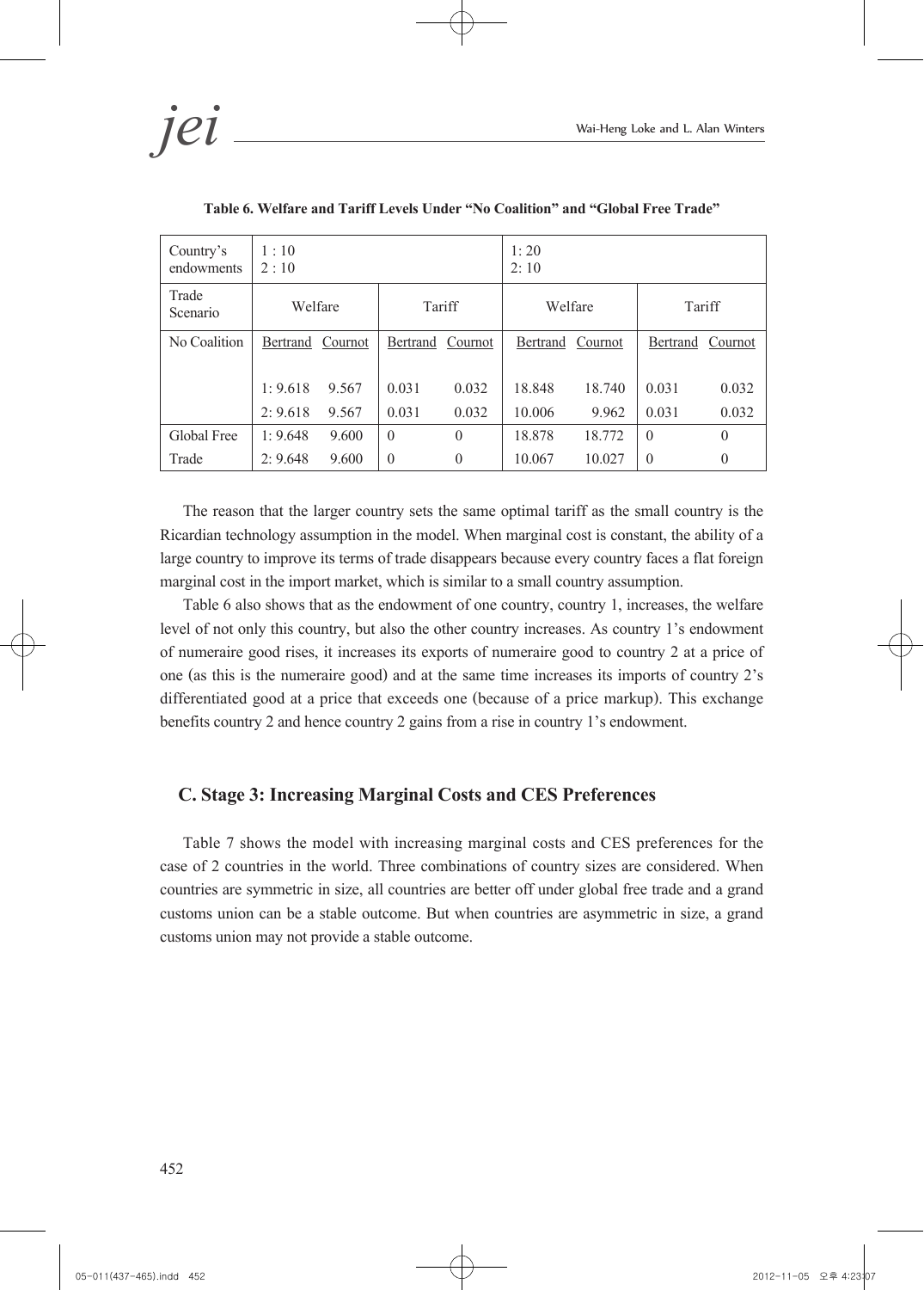| Country's<br>Endowment      | 1:10<br>2:10                                              |                                                      | 1:20<br>2:10                                           |                                                        | 1:30<br>2:10                                           |                                                      |  |
|-----------------------------|-----------------------------------------------------------|------------------------------------------------------|--------------------------------------------------------|--------------------------------------------------------|--------------------------------------------------------|------------------------------------------------------|--|
| Trade<br>Scenario           | Welfare                                                   | Tariff                                               | Welfare                                                | Tariff                                                 | Welfare                                                | Tariff                                               |  |
| N <sub>0</sub><br>Coalition | Bertrand Cournot<br>1:9.135<br>9.109<br>2: 9.135<br>9.109 | Bertrand Cournot<br>0.051<br>0.051<br>0.051<br>0.051 | Bertrand Cournot<br>17.711<br>17.666<br>9.299<br>9.280 | Bertrand Cournot<br>0.0855<br>0.085<br>0.0304<br>0.030 | Bertrand Cournot<br>26.089<br>26.149<br>9.452<br>9.439 | Bertrand Cournot<br>0.113<br>0.114<br>0.017<br>0.017 |  |
| Global Free<br>Trade        | 9.135<br>1:9.159<br>2: 9.159<br>9.135                     | $\theta$<br>$\Omega$<br>$\Omega$<br>$\left($         | 17.714<br>17.670<br>9.378<br>9.360                     | $\theta$<br>$\Omega$<br>$\theta$<br>$\theta$           | 26.132<br>26.075<br>9.596<br>9.583                     | $\theta$<br>$\theta$                                 |  |

**Table 7. Welfare and Tariff Levels Under "No Coalition" and "Global Free Trade" CES Utility and Increasing Marginal Costs**

When the larger country is three times larger than the smaller country, it prefers to avoid a global free trade since its welfare level is higher under "No Coalition." Qualitative results are the same for both Bertrand and Cournot competitions. This result is essentially the large country case for optimal tariff as demonstrated by Johnson (1954) that a country may gain by imposing a tariff even if other countries retaliate.

Table 8 reports the Bertrand case of a 5-country world model where country 1 is endowed with 60 units of numeraire good and countries 2 to 4 have 10 each. The move into an asymmetric world raises issues of coalition formation (e.g., bargaining procedure discussed by Aghion, Antrás, and Helpman, 2007; Siedmann, 2009). Our focus, however, is not on the process of coalition formation/expansion, but on the *presence (or absence) of stability* of a coalition once it is formed. Hence, the type of coalition game, whether it is a simultaneous or sequential move game, is not particularly important here.

The scenarios listed in Table 8 effectively cover all possible outcomes of a simultaneousmove game of an asymmetric world where only one CU exists.<sup>11</sup> Alternatively it can also be seen as a sequential-move game where in the beginning, there is no customs union in the world (no CU) then country 1 announces an "address,"  $P_i$ . After observing  $P_i$ , country 2 announces  $P_2$ , and so on up to  $P_5$ . The process is repeated; i.e., country 1 announces  $P_1$  again after observing  $P_5$ , and so on until an equilibrium coalition structure is reached. To illustrate,  $P_1$ can be a proposed address of any of the trade scenarios in Table 8. Say  $P<sub>i</sub>$  is CU (1, 2). After observing  $P<sub>p</sub>$ , country 2 makes its announcement,  $P<sub>2</sub>$  as CU (1, 2). Country 3 will then announce  $P_3$  as CU (1, 2, 3) and  $P_4$  will be CU (1, 2, 3, 4) followed by  $P_5$  that is a grand CU. But when country 1 reconsiders its  $P_1$  after observing  $P_5$ , it will change to CU (2, 3, 4, 5); that is, country 1 leaves the coalition. Given this rule of sequential move, CU (2, 3, 4, 5) may be a stable coalition.

The sequence of country order can be changed; that is, country 1 need not be the first to

<sup>&</sup>lt;sup>11</sup> A world with two CUs; for example, a world with CU  $(1, 2)$  & CU  $(3, 4, 5)$  or a world with CU  $(2, 3)$  & CU  $(4, 5)$  & 1 as an individual, is excluded from the list for simplicity. This does not affect our conclusion since our question is on whether a grand CU is a stable coalition.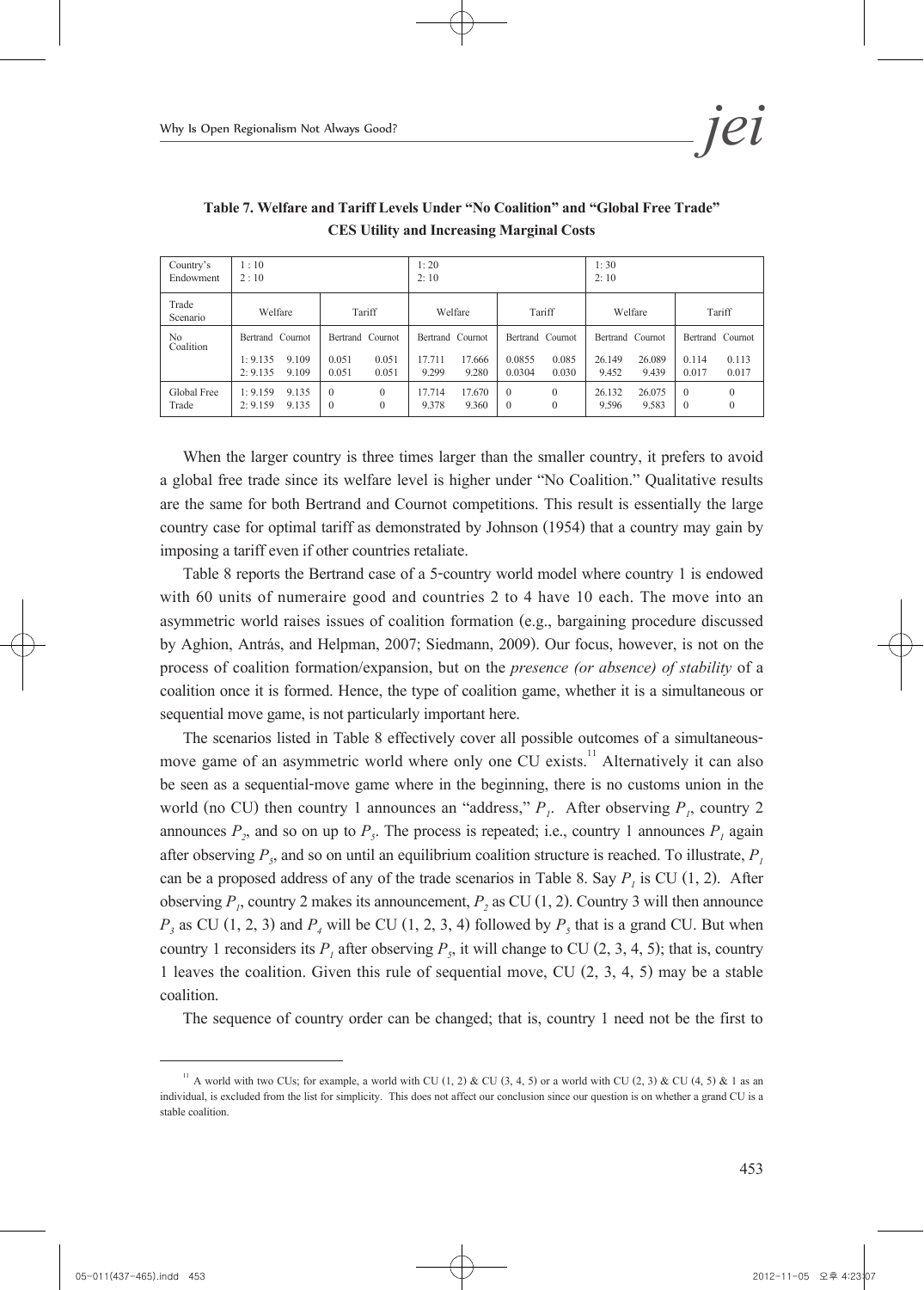*jei* Wai-Heng Loke and L. Alan Winters

announce but it can be anywhere in the order of announcement. In any case, when the game reaches country 1's turn to consider its  $P<sub>i</sub>$  if the address reaches the grand CU, country 1 will always choose to leave the grand CU, which is never an equilibrium coalition structure.

This example shows that a grand customs union is unlikely to be the Nash equilibrium customs-union structure even if the open regionalism rule is adopted. This is because country 1's welfare level is higher when all countries set Nash tariffs than when they are under global free trade. $12$ 

| Trade Scenario  | Country        | Welfare | Tariffs on Good  |                  |                  |                  |                  |
|-----------------|----------------|---------|------------------|------------------|------------------|------------------|------------------|
|                 |                |         | 1                | $\overline{2}$   | $\mathfrak{Z}$   | $\overline{4}$   | 5                |
| No CU           | 1(60)          | 51.608  | $\theta$         | 0.038            | 0.038            | 0.038            | 0.038            |
|                 | 2(10)          | 9.387   | $-0.023$         | $\theta$         | $-0.010$         | $-0.010$         | $-0.010$         |
|                 | 3(10)          | 9.387   | $-0.023$         | $-0.010$         | $\boldsymbol{0}$ | $-0.010$         | $-0.010$         |
|                 | 4(10)          | 9.387   | $-0.023$         | $-0.010$         | $-0.010$         | $\Omega$         | $-0.010$         |
|                 | 5(10)          | 9.387   | $-0.023$         | $-0.010$         | $-0.010$         | $-0.010$         | $\theta$         |
| $CU(1, 2)$ only | $\mathbf{1}$   | 52.610  | $\boldsymbol{0}$ | $\overline{0}$   | 0.069            | 0.069            | 0.069            |
|                 | $\overline{2}$ | 9.420   | $\boldsymbol{0}$ | $\boldsymbol{0}$ | 0.069            | 0.069            | 0.069            |
|                 | $\overline{3}$ | 9.358   | $-0.023$         | $-0.011$         | $\theta$         | $-0.009$         | $-0.009$         |
|                 | $\overline{4}$ | 9.358   | $-0.023$         | $-0.011$         | $-0.009$         | $\theta$         | $-0.009$         |
|                 | 5              | 9.358   | $-0.023$         | $-0.011$         | $-0.009$         | $-0.009$         | $\boldsymbol{0}$ |
| CU(1, 2, 3)     | $\mathbf{1}$   | 51.608  | $\boldsymbol{0}$ | $\theta$         | $\theta$         | 0.096            | 0.096            |
| only            |                |         |                  |                  |                  |                  |                  |
|                 | $\overline{2}$ | 9.418   | $\boldsymbol{0}$ | $\overline{0}$   | $\overline{0}$   | 0.096            | 0.096            |
|                 | 3              | 9.418   | $\boldsymbol{0}$ | $\theta$         | $\theta$         | 0.096            | 0.096            |
|                 | $\overline{4}$ | 9.321   | $-0.022$         | $-0.010$         | $-0.010$         | $\theta$         | $-0.007$         |
|                 | 5              | 9.321   | $-0.022$         | $-0.010$         | $-0.010$         | $-0.007$         | $\theta$         |
| CU(1, 2, 3, 4)  | $\mathbf{1}$   | 51.606  | $\boldsymbol{0}$ | $\theta$         | $\boldsymbol{0}$ | $\boldsymbol{0}$ | 0.120            |
| only            |                |         |                  |                  |                  |                  |                  |
|                 | $\overline{2}$ | 9.413   | $\boldsymbol{0}$ | $\boldsymbol{0}$ | $\boldsymbol{0}$ | $\boldsymbol{0}$ | 0.120            |
|                 | $\overline{3}$ | 9.413   | $\boldsymbol{0}$ | $\boldsymbol{0}$ | $\overline{0}$   | $\boldsymbol{0}$ | 0.120            |
|                 | $\overline{4}$ | 9.413   | $\boldsymbol{0}$ | $\theta$         | $\boldsymbol{0}$ | $\boldsymbol{0}$ | 0.120            |
|                 | 5              | 9.277   | $-0.021$         | $-0.009$         | $-0.009$         | $-0.009$         | $\boldsymbol{0}$ |
| $CU(2, 3)$ only | $\mathbf{1}$   | 51.611  | $\boldsymbol{0}$ | 0.038            | 0.038            | 0.039            | 0.039            |
|                 | $\sqrt{2}$     | 9.386   | $-0.002$         | $\theta$         | $\theta$         | 0.017            | 0.017            |
|                 | $\overline{3}$ | 9.386   | $-0.002$         | $\boldsymbol{0}$ | $\boldsymbol{0}$ | 0.017            | 0.017            |

**Table 8. CES Utility and Identical Increasing Marginal Costs (Bertrand Competition)**

 $12$  Results for the Cournot-type competition are similar to the Bertrand case.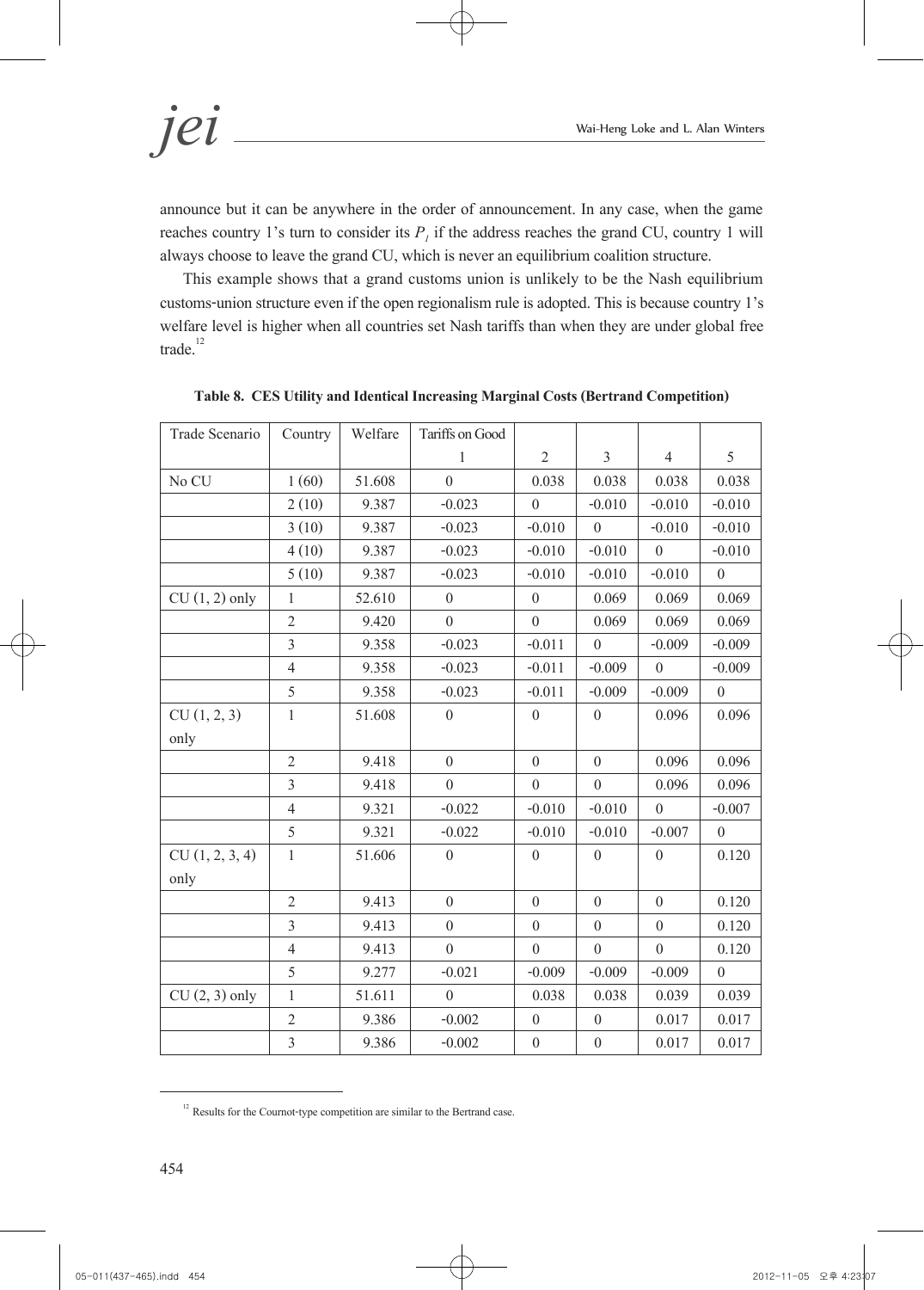| Trade Scenario | Country        | Welfare | Tariffs on Good  |                  |                  |                  |                  |
|----------------|----------------|---------|------------------|------------------|------------------|------------------|------------------|
|                |                |         | 1                | $\overline{2}$   | $\overline{3}$   | $\overline{4}$   | 5                |
|                | $\overline{4}$ | 9.380   | $-0.023$         | $-0.010$         | $-0.010$         | $\theta$         | $-0.010$         |
|                | 5              | 9.380   | $-0.023$         | $-0.010$         | $-0.010$         | $-0.010$         | $\theta$         |
| CU(2, 3, 4)    | 1              | 51.611  | $\theta$         | 0.038            | 0.038            | 0.038            | 0.040            |
| only           |                |         |                  |                  |                  |                  |                  |
|                | $\overline{2}$ | 9.385   | 0.016            | $\theta$         | $\theta$         | $\theta$         | 0.041            |
|                | 3              | 9.385   | 0.016            | $\theta$         | $\theta$         | $\theta$         | 0.041            |
|                | $\overline{4}$ | 9.385   | 0.016            | $\theta$         | $\theta$         | $\theta$         | 0.041            |
|                | 5              | 9.366   | $-0.023$         | $-0.009$         | $-0.009$         | $-0.009$         | $\theta$         |
| CU(2, 3, 4, 5) | $\mathbf{1}$   | 51.604  | $\theta$         | 0.038            | 0.038            | 0.038            | 0.038            |
| only           |                |         |                  |                  |                  |                  |                  |
|                | $\overline{2}$ | 9.383   | 0.029            | $\theta$         | $\theta$         | $\theta$         | $\theta$         |
|                | $\overline{3}$ | 9.383   | 0.029            | $\theta$         | $\theta$         | $\theta$         | $\theta$         |
|                | $\overline{4}$ | 9.383   | 0.029            | $\theta$         | $\theta$         | $\theta$         | $\theta$         |
|                | 5              | 9.383   | 0.029            | $\theta$         | $\theta$         | $\theta$         | $\theta$         |
| Grand          | $\mathbf{1}$   | 51.602  | $\theta$         | $\theta$         | $\theta$         | $\theta$         | $\theta$         |
| Customs        |                |         |                  |                  |                  |                  |                  |
| Union          | $\overline{2}$ | 9.403   | $\theta$         | $\theta$         | $\theta$         | $\theta$         | $\theta$         |
|                | $\overline{3}$ | 9.403   | $\overline{0}$   | $\theta$         | $\boldsymbol{0}$ | $\theta$         | $\theta$         |
|                | $\overline{4}$ | 9.403   | $\boldsymbol{0}$ | $\boldsymbol{0}$ | $\boldsymbol{0}$ | $\boldsymbol{0}$ | $\boldsymbol{0}$ |
|                | 5              | 9.403   | $\boldsymbol{0}$ | $\boldsymbol{0}$ | $\boldsymbol{0}$ | $\boldsymbol{0}$ | $\boldsymbol{0}$ |

Note: Marginal cost functions for all countries are identical and increasing with output:  $c = 1 + 0.1\sum q$ , where  $\sum q$ : total output of the individual variety of the differentiated good.  $\theta = 0.8$ <sup>13</sup>

For a small country such as country 2, the best outcome would be that it is the only country that forms a customs union with the large country, country 1 (trade scenario CU  $(1, 2)$  in the table). But CU (1, 2) cannot be a stable equilibrium structure under open regionalism where membership of a customs union is open to outsiders. Other small countries will join to increase their welfare levels. As more small countries join in, the large country, country 1, will find its position compromised and hence will find a reason to leave the union.

Welfare levels in the table also suggest that there is no incentive for small countries to form

<sup>&</sup>lt;sup>13</sup> The elasticity of substitution (e.o.s.) in this case is =  $1/(1- \theta)$  = 5. Changing the e.o.s. value in the model has different effects on each of the four components of the optimal tariff listed in Appendix 3. To mention briefly, an *increase* in *e.o.s.* (i) *reduces* the "Gros-type" tariff since higher e.o.s. means a smaller gap between price and MC; hence, the Gros-type tariff needs to reflect the true relative cost between home and foreign goods is reduced (ii) *diminishes* the "rent-extraction" type tariff as this negative component of tariff should diminish and eventually disappear as e.o.s. increases since a flatter demand curve means smaller difference in slopes between the demand and marginal revenue curves (iii) *reduces* the "marginal-import-cost-type" tariff since flatter demand creates a smaller difference between MC and marginal import cost (iv) *reduces* the "export-tax-equivalent-type" tariff since less tariff is needed to extract the potential monopoly profit as well as to correct the wrongly perceived demand function since the perceived and actual demand functions converge. Sensitivity tests on e.o.s. values 5–10 have been conducted and all lead to a similar conclusion. Results are available upon request.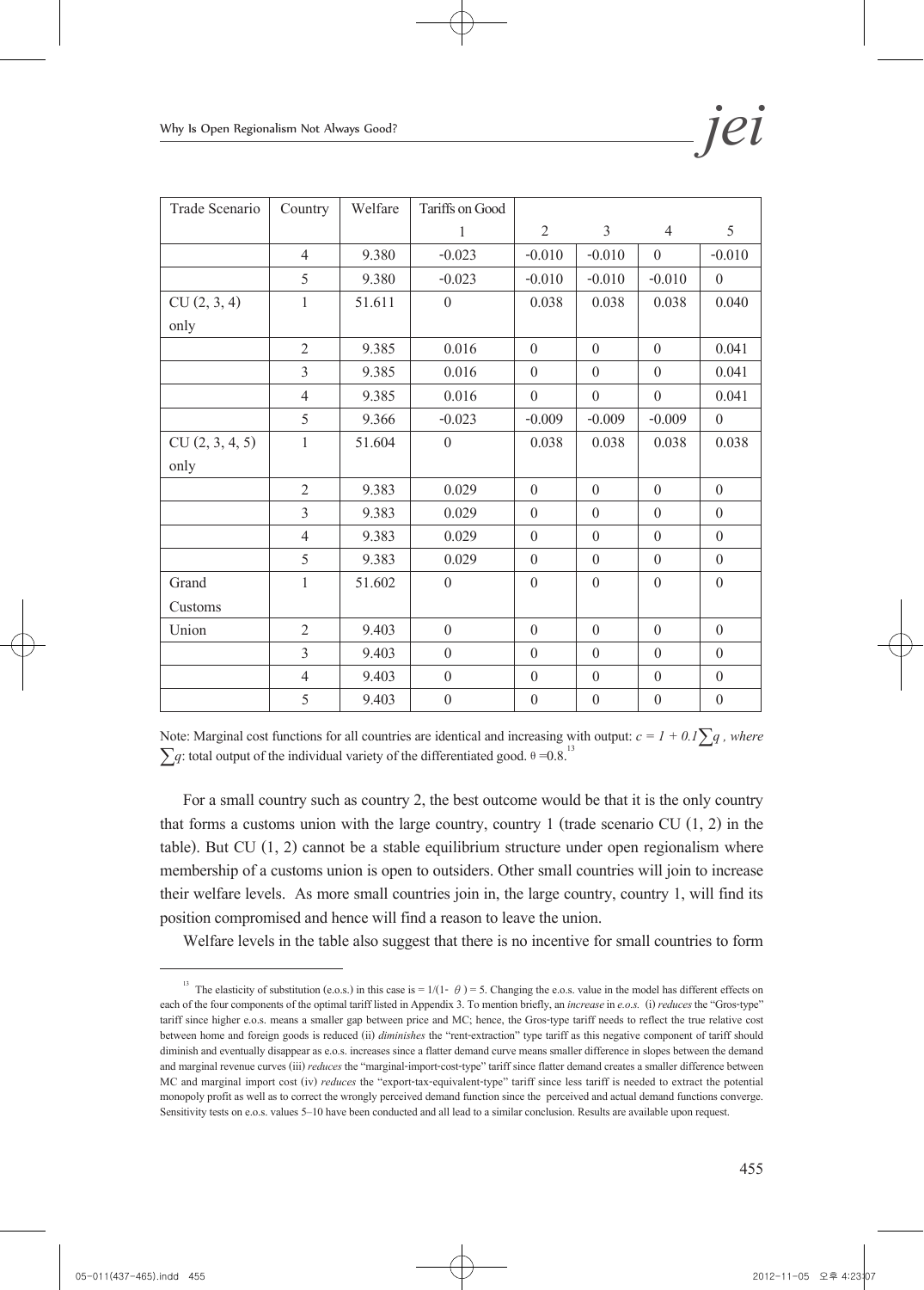customs union among themselves as their welfare levels are higher when all countries set Nash tariffs than any customs union structures among the small countries. The reason for this is that all the small countries prefer to subsidize their imports; i.e., set negative tariffs under Nash equilibrium. But when some or all the small countries form customs union, they are constrained to set zero tariffs among members. This zero-tariff constraint changes the optimal tariffs on nonmember countries (causing positive tariffs) and is actually welfare-reducing.

We note that some of the Nash tariffs set by small countries in both tables are negative with CES utility preferences. A negative Nash tariff is possible when a country is so small relative to another country that the rationale for an import subsidy (due to having a flatter marginal revenue curve than its demand) outweighs all other reasons for a positive tariff (see Appendix 3).

We also note that the welfare level of the large country, country 1, is better off when there is a CU of some of the small countries; i.e., CU  $(2, 3)$  and CU  $(2, 3, 4)$ , compared when all small countries form a CU and when there is no CU in the world where each sets Nash tariffs. This is because the formation of CU among some of the small countries forces the prices of the non - CU small countries to fall as a result of trade diversion. This enables the large country to increase its tariff on imports from non - CU small countries.

# **IV. Effects of Varying Marginal Cost Slope**

The previous section demonstrates that a sufficiently larger country prefers to stay out of a customs union; hence, a grand customs union is not an equilibrium coalition structure. Table 8 gives an example of a large country that owns 60 percent of the world's endowment, but different marginal cost parameters would imply different thresholds.

We examine the effects of changing the slope of marginal cost function, *b*, on the optimal tariff of a country. An increase in *b*, ceteris paribus, raises a country's optimal tariff due to a rise in the marginal-import-cost-type tariff. As a result, the minimum size of the larger country needed, *s*, in order for it to prefer staying out of a customs union and hence not having grand customs union as equilibrium, *falls* as the slope of the marginal cost function *increases*. Table 9 summarizes the effect.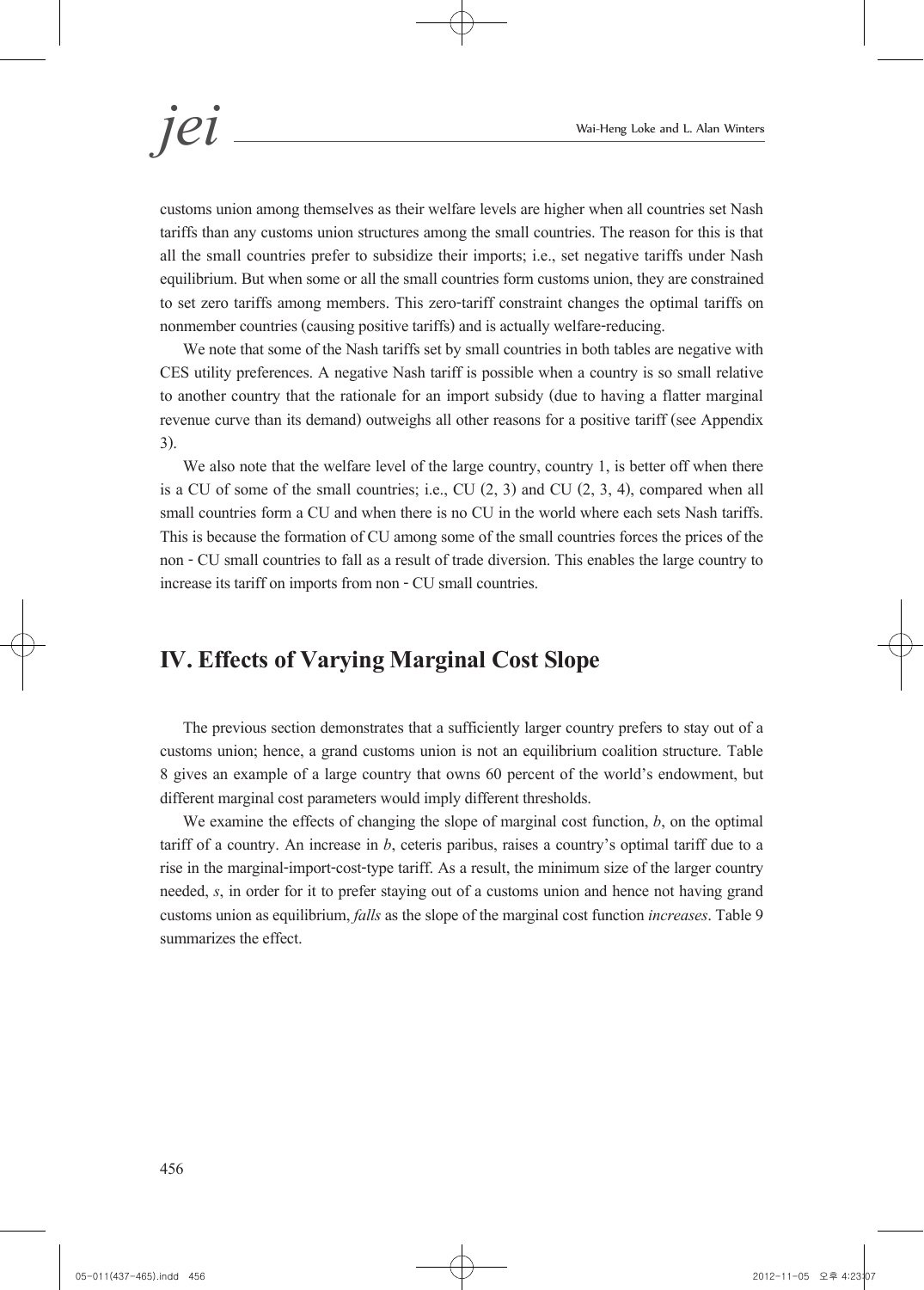| $b$ (slope of marginal cost function) | s (as percentage of the world's endowment) |
|---------------------------------------|--------------------------------------------|
| 0.1                                   | 60                                         |
| 0.2                                   | 44                                         |
| 0.3                                   | 40                                         |
| 0.4                                   | 39                                         |
| 0.5                                   | 38                                         |
| 0.6                                   | 37                                         |
| 0.7                                   | 37                                         |
| 0.8                                   | 37                                         |
| 0.9                                   | 37                                         |
| 1.0                                   | 36                                         |

**Table 9. Effects of Varying** *b* **on** *s*

# **V. Concluding Remarks**

Quasilinear preferences and constant marginal costs are standard assumptions in the regionalism literature (examples of recent works include Chen and Joshi, 2010; Mrazova, 2010; Oladi and Beladi, 2008; Ornelas, 2005 a, b). As Ornelas (2005a) noted, this standard treatment may pose some important restrictions (e.g., on the external tariffs of FTA). This paper shows what may happen when this standard treatment is removed.

This paper has explained in detail why open regionalism rule works in Yi's model and in what conditions the rule does not work. This paper demonstrates that Yi's conclusion that open regionalism rule is good is confined to his unique pair of assumptions; i.e., constant marginal cost and quasilinear preferences. His claim collapses once these assumptions are replaced with a concave production possibility frontier and CES preferences in a world with asymmetric country sizes. The present paper examines the customs union case. Yi (1998) shows that if we move to the case of FTA, the open regionalism story falls apart even without our modifications.

The construction and assumptions of this model, where all goods are tradable and one of them (the numeraire good) is traded freely (i.e., tariff is zero on this good plus there are love-ofvariety preferences), inherently suppress the optimal tariff levels on the non-numeraire goods. As a result, a country in such model will have less incentive to stay out of a CU and hence a grand customs union is more likely to occur. Nevertheless, this paper demonstrates that even under such circumstances, a grand customs union may still not be the equilibrium coalition. A model with a non-tradable sector or all goods that are subject to tariffs will yield higher optimal tariffs, thereby leading to stronger incentives for countries to stay out of a CU and thus less likely to have a grand customs union.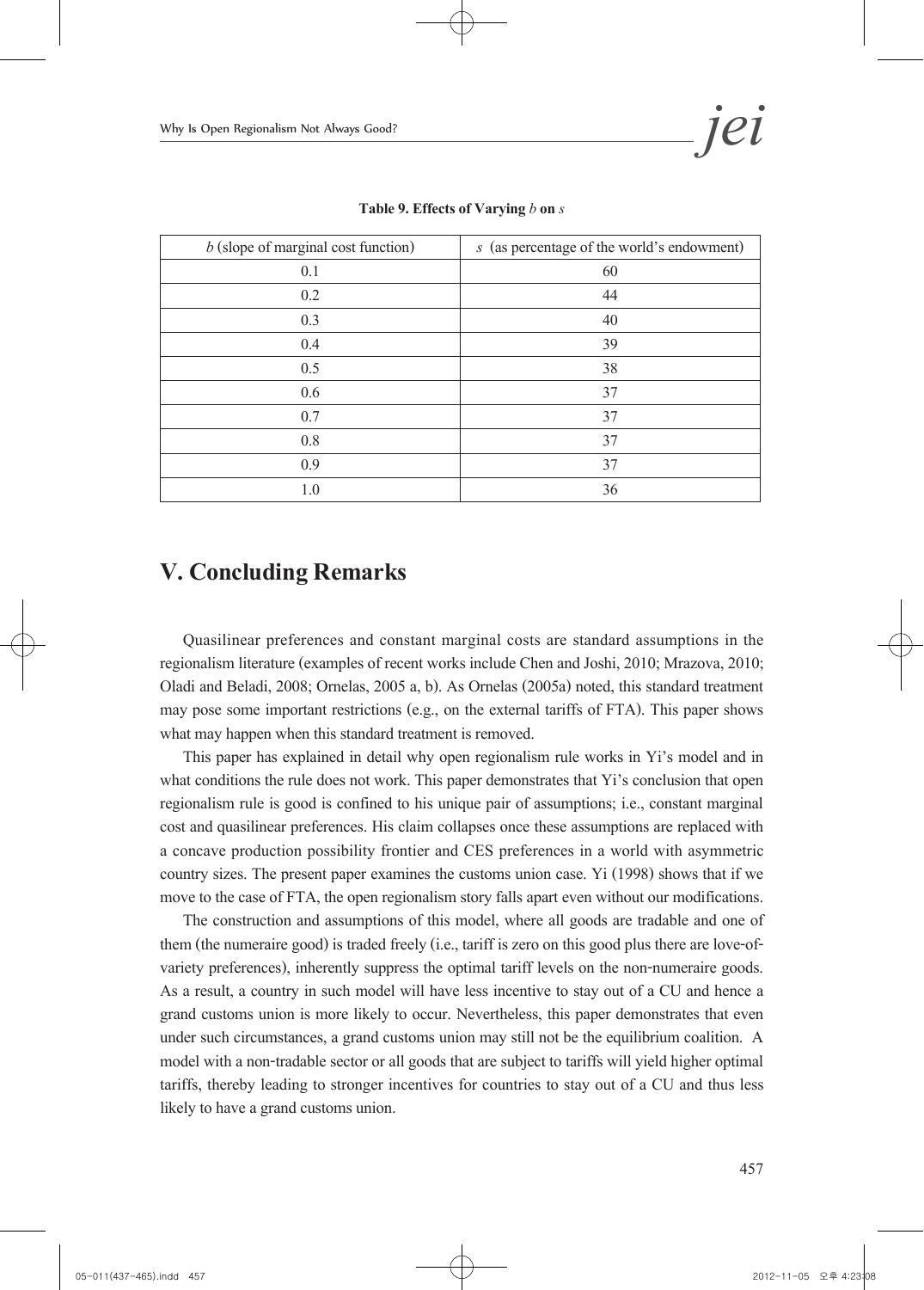In the real world comprised of countries that are asymmetric in size, production technologies that are better represented by concave production possibility curves and many non-tradable goods, Yi's result on the open regionalism rule is perhaps too optimistic. The simulation exercise in this paper, albeit a particular case, provides a countercase that demonstrates that open regionalism rule does not ensure trade blocs will be stepping stones toward global free trade even in a simple rarified theoretical world.

*Received 27 April 2011, Accepted 30 June 2012*

### **References**

Aghion, P., Antrás, P. and Helpman, E. (2007). Negotiating free trade, *Journal of International Economics* 73,  $pp1 - 30$ .

Bergsten, C. (1997). Open regionalism, *World Economy*, 20, pp545-565.

Bhagwati, J. (2006), Why Asia must opt for open regionalism on trade, FT.com, Financial Times, at http:// www.ft.com, accessed on  $28<sup>th</sup>$  September 2009.

Chen, M.X. and S. Joshi (2010), Third-country effects on the formation of free trade agreements, *Journal of International Economics*, Vol.82, pp 238 – 248.

Garnaut, R. (2004), A new open regionalism in the Asia Pacific, paper presented at the International Conference on World Economy, Colima, Mexico, 25 November, 2004.

Garnaut, R. and Vines, D. (2007). Regional free-trade areas: sorting out the tangled spaghetti, *Oxford Review of Economy* Policy, Vol23, No. 3, pp 508-527.

Gros, D. (1987), A note on the optimal tariff, retaliation and the welfare loss from tariff wars in a framework with intra-industry trade, *Journal of International Economics* 23, pp357-67.

Helpman, E. and Krugman, P.R. (1989), *Trade Policy and Market Structure* (London: MIT Press).

Johnson, H.G. (1954), Optimum tariffs and retaliation, *The Review of Economic Studies*, VolXXI, pp142-153.

Krugman, P.R. (1991), Is bilateralism bad? in Helpman, E. and A. Razin, eds., *International Trade and Trade Policy* (London: MIT Press).

Lerner, A.P. (1936), The symmetry between import and export taxes, *Economica*, 3, pp306-313.

Mrázová, M. (2010), Trade agreements when profits matter, paper presented at University of Nottingham GEP Seminar, 1 Nov 2010, at http://www.monikamrazova.com/index.php?id=Research&img=2.

Oladi, R. and Beladi, H. (2008), Is regionalism viable? A case for global free trade, *Review of International Economics*, Vol 16(2), pp293 – 300.

Ornelas, E. (2005a), Endogenous free trade agreements and the multilateral trading system, *Journal of International Economics*, Vol67, pp471- 491.

\_\_\_\_\_\_\_\_\_ (2005b), Trade creating free trade areas and the undermining of multilateralism, *European Economic Review*, 49(7), 1717 – 1735.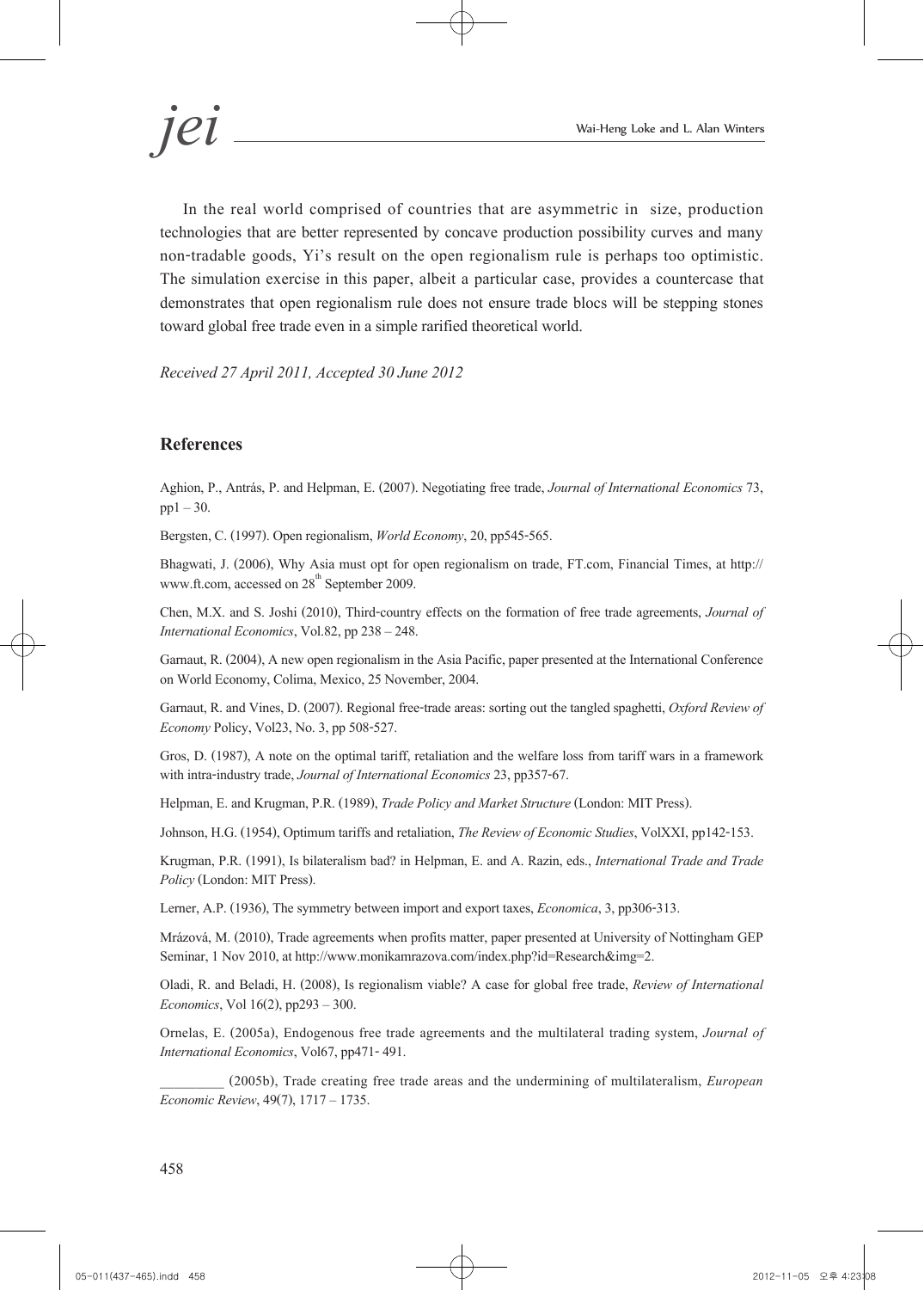Siedmann, D.J. (2009) Preferential trading arrangements as strategic positioning, *Journal International Economics,* Vol. 79, pp143-159

Sinclair, P. and Vines, D. (1995), Bigger trade blocs need not entail more protection, mimeo, University of Birmingham.

Varian, H.R. (1992), Microeconomic Analysis, 3<sup>rd</sup> ed. (New York and London: W.W. Norton & Company).

Yi, S.S. (1996a), Endogenous formation of customs unions under imperfect competition: open regionalism is good, *Journal of International Economics*, Vol.41, pp 153-177.

\_\_\_\_\_\_\_\_\_ (1996b), Open regionalism and world welfare, *Eastern Economic Journal*, Vol. 22, No. 4.

\_\_\_\_\_\_\_\_\_\_ (2000), Free-trade areas and welfare: an equilibrium analysis, *Review of International Economics*, Vol.8, No.2, pp336-347.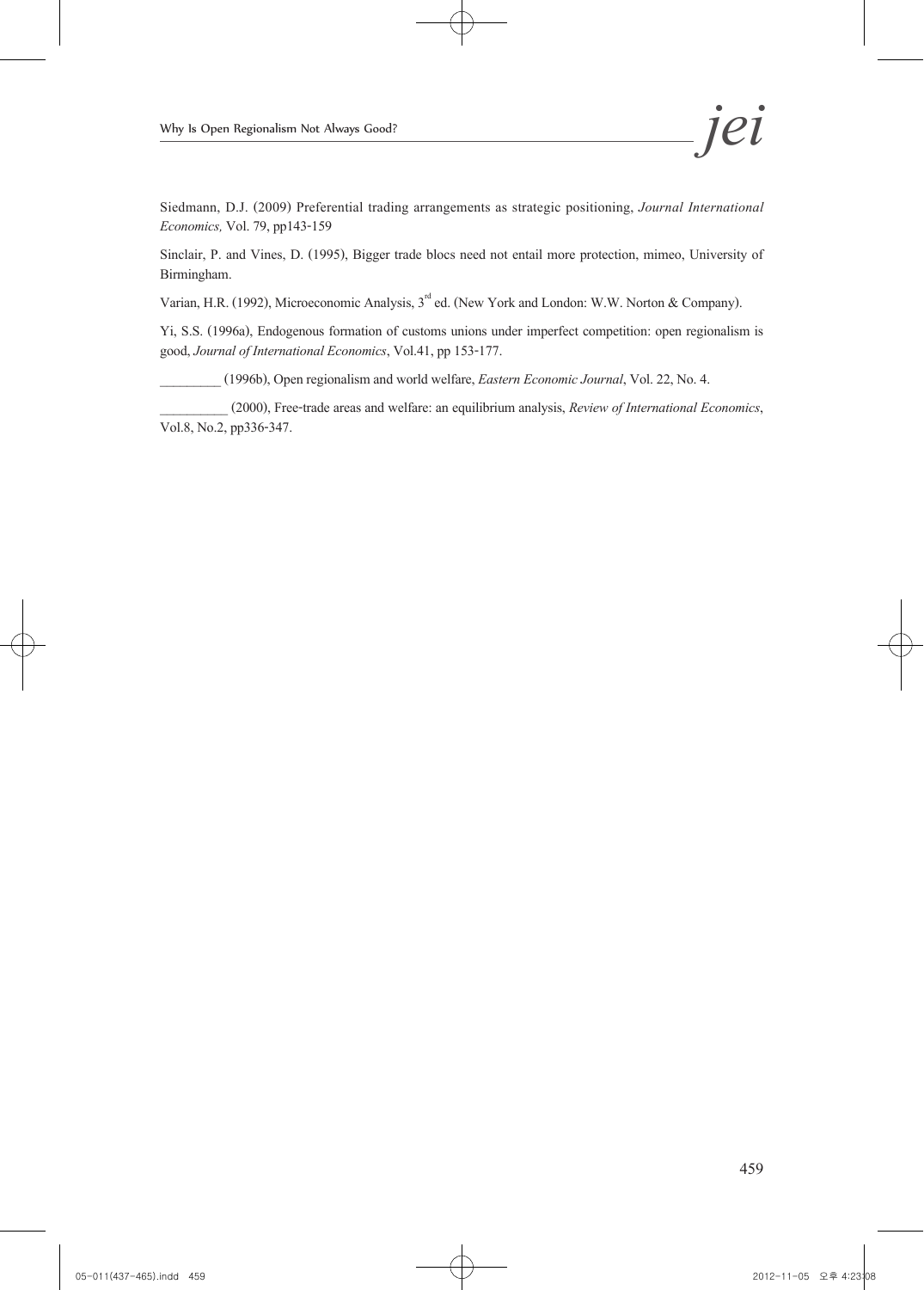# **Appendices**

# **Appendix 1: Sensitivity test on the maximum number of countries in the world where a grand customs union is a stable outcome without open regionalism rule when MC slope increases**

In Yi's model, whether open regionalism rule matters in ensuring a stable outcome of a grand customs union depends on the substitution parameter,  $\gamma$ , and the number of countries in the world, N. Let N\* be the maximum number of countries that the world can contain and still have a stable outcome of a grand customs union without open regionalism rule. Yi has shown that N<sup>\*</sup> is small for all values of γ. Sensitivity analysis is made on N<sup>\*</sup> for Model 1 (i.e., stage 1 which replaces the Ricardian technology with increasing marginal cost). We recalibrate the model to the same initial free trade quantities each time when the slope of the marginal cost function, *b*, increases by adjusting the intercept, *x*.

*Let*  $c = x + b(\sum_i q_{ij})$ 

*where c: marginal cost x: intercept of the marginal cost function b: slope i*  $\sum_i q_{ii}$ : total output of the differentiated good

Three values of *b*; i.e., 0, 0.1, and 0.9 are chosen.  $b = 0$  is Yi's case while  $b = 0.1$  and 0.9 are for the case of increasing marginal cost. Three values are sufficient to show the effects of *b* on N\*. The re-calibration means that the elasticity of marginal cost with respect to quantity varies slightly over cases. For example, a 5-country world with  $\gamma = 0.5$ ,  $b = 0.1$  gives a cost elasticity of 0.099 and  $b = 0.9$  gives an elasticity of 0.347. A 7-country world with  $\gamma = 0.5$ ,  $b = 0.1$  gives an elasticity of 0.109 while  $b = 0.9$  gives 0.356.

### **Table A1: N\*, Maximum Number of Countries in the World where a Grand Customs Union is a Stable Outcome even without the Open Regionalism Rule**

|               | $\gamma =$ | $\gamma = 0.5$ | $\gamma = 0.3$ |
|---------------|------------|----------------|----------------|
| $0$ (from Yi) |            |                |                |
|               |            |                |                |
|               |            |                |                |

Results in Table A1 show that as the slope of the marginal cost increases, N\* falls for all values of γ and the value of N\* becomes less sensitive to the value of γ as the slope of marginal cost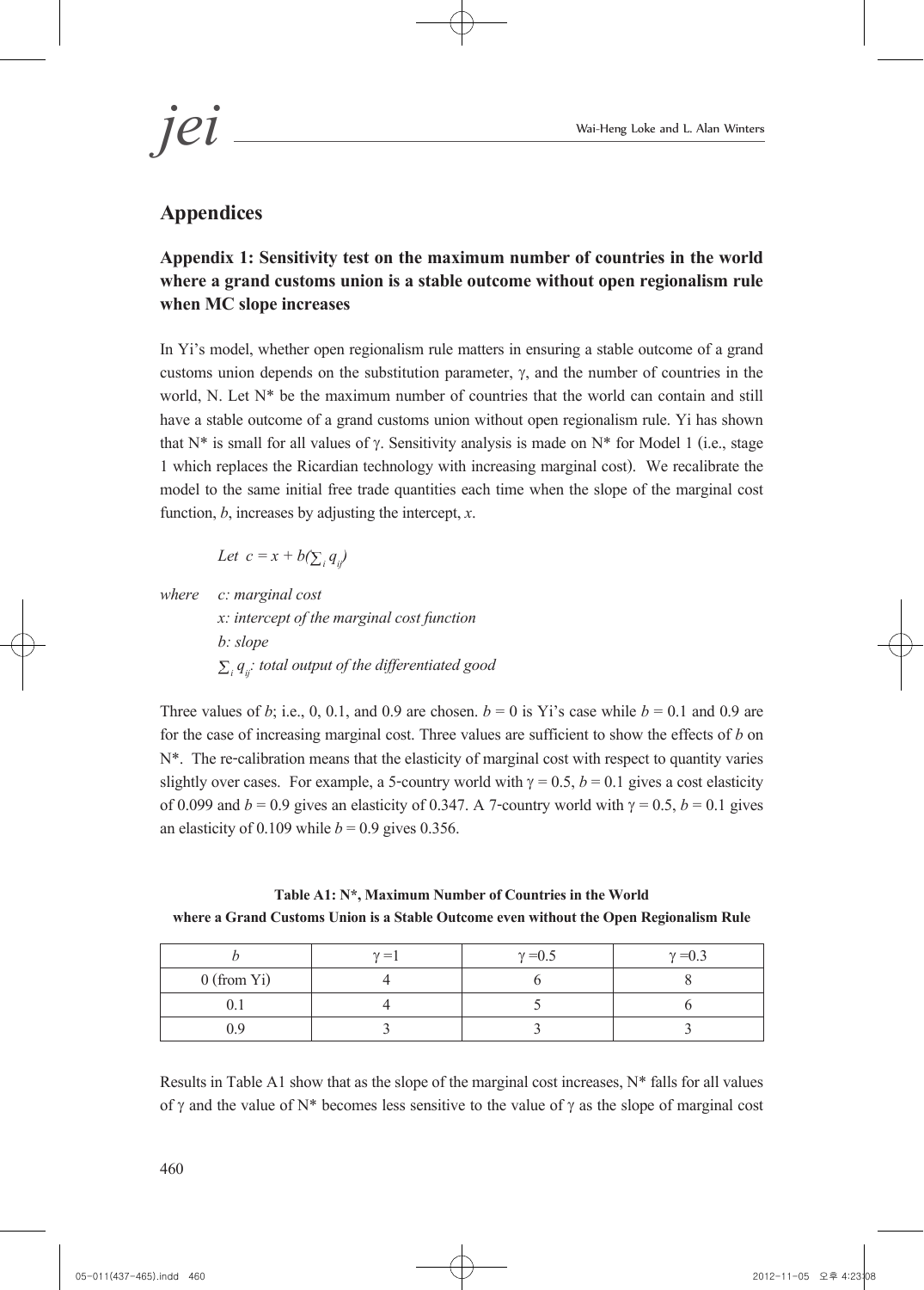curve increases.

The intuition behind this result is as follows. For an existing member of a customs union, if it accepts a new member into the CU, it gains by being able to buy the variety of the differentiated good from the new member at lower cost since there is zero tariff now. If it rejects a new member and continues to set Nash tariffs, it benefits from foreign rent extraction through optimal tariffs. Thus, whether the existing member would welcome a new member depends on these two effects. If the benefits from freer trade outweigh the gain from foreign rent extraction, a new member is welcome. Given  $\gamma$  and  $b$ , as the number of countries in the world, N, increases, the size of a customs union of N-1 members relative to the left-out country rises and therefore the gain from foreign rent extraction increases while the benefits from freer trade fall. There is a critical value of N where the benefits from freer trade outweigh the gain from foreign rent extraction and hence a new member is welcome, which means there is a strong incentive for countries to form a grand customs union.

As the value of the substitution parameter,  $\gamma$ , falls, goods between countries become less substitutable. Since consumers value varieties in their consumption, the benefits from freer trade increase as  $\gamma$  falls and hence existing members are more willing to accept new members. This also means that it is more likely to achieve a grand customs union in the absence of the open regionalism rule. The critical value, N\*, therefore increases as g falls.

The reason why  $N^*$  falls as the slope of MC and *b* rises is that when MC is horizontal, the cost of one extra unit of imported good and the cost of one extra unit of domestic good are the same. But when MC slopes upward, the marginal cost of acquiring one extra unit of imported good is higher than the marginal cost of acquiring one extra unit of domestic good. The benefits from foreign rent extraction increase as the slope of MC increases. The critical value, N\*, therefore falls as *b* increases.

Note that here we assume the slopes of MC curves are the same across all countries. The value of N\* changes if asymmetry in MC slopes between countries is introduced.

### **Appendix 2: Deriving Marginal Revenue Function of a CES Demand**

We show here that with a CES utility function, the demand curve can be steeper than its marginal revenue curve.

A CES demand function for good 1 has the following form:

$$
q_{j} = a_{j}^{\sigma} \cdot (p_{j}/P)^{\sigma} \cdot M/P
$$

where  $q_i$ : quantity demanded for good 1  $q_i$ : CES share parameter for good : CES share parameter for good 1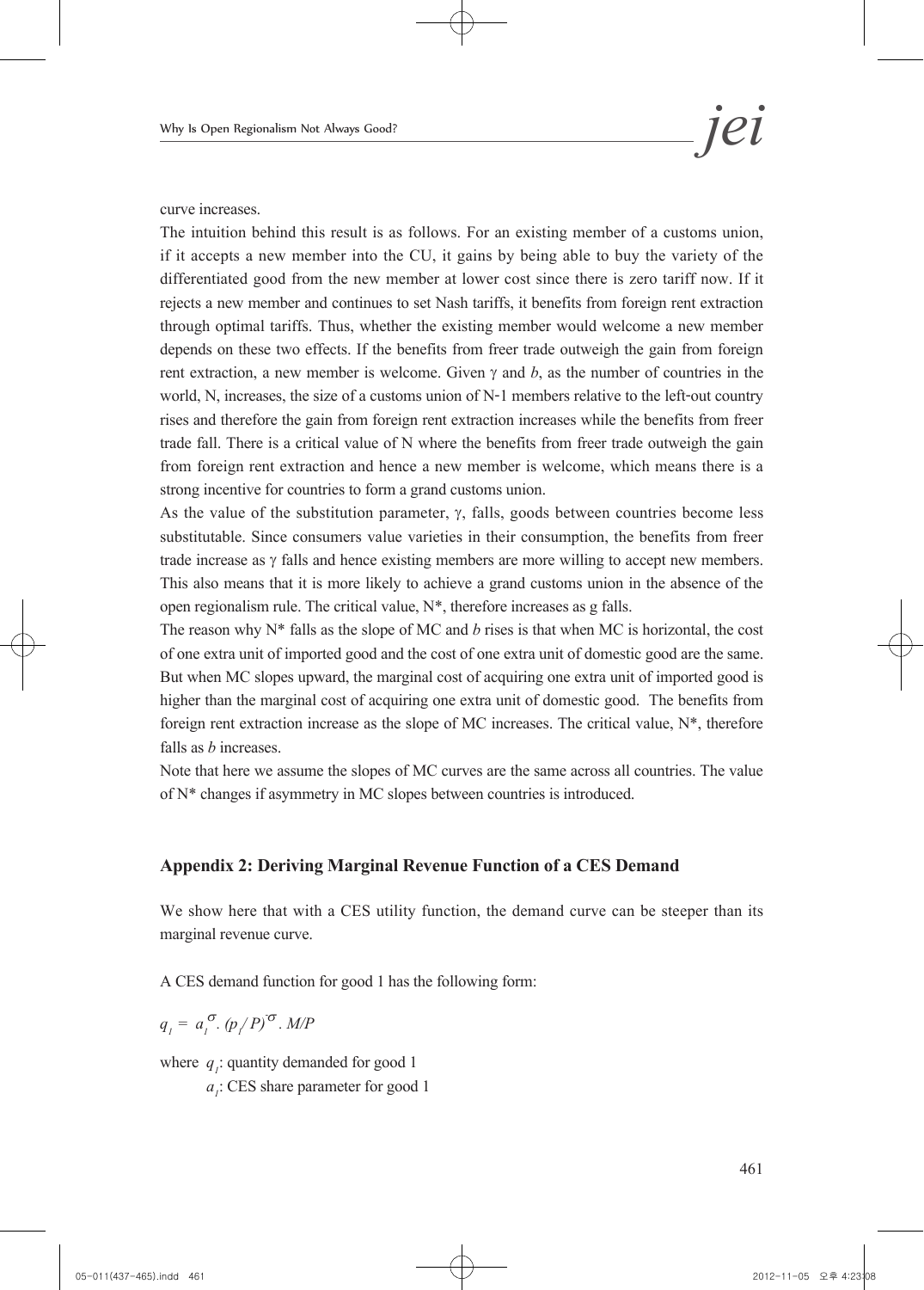$p_i$ : price of good 1  $\sigma$ : elasticity of substitution, 1<  $\sigma \leq \infty$ *M* : income

and 
$$
P = \left(\sum_{k=1}^{n} a_k^{\sigma} \cdot p_k^{1-\sigma}\right)^{1/1-\sigma}
$$

Total revenue of selling  $q_i$  is

$$
R_{1} = p_{1} \cdot q_{1}
$$
  
\n
$$
= a_{1}^{\sigma} \left( \frac{p_{1}^{1-\sigma}}{p^{\sigma}} \right) \frac{M}{P}
$$
  
\n
$$
= a_{1}^{\sigma} \left( \frac{p_{1}}{p} \right)^{1-\sigma} M
$$
  
\n
$$
= a_{1}^{\sigma} \cdot p_{1}^{1-\sigma} \cdot P^{\sigma-1} M
$$
  
\n
$$
= a_{1}^{\sigma} \cdot p_{1}^{1-\sigma} \left( \sum_{k=1}^{n} a_{k}^{\sigma} p_{k}^{1-\sigma} \right)^{\frac{\sigma-1}{1-\sigma}} M
$$
  
\n
$$
= a_{1}^{\sigma} \cdot p_{1}^{1-\sigma} \left( \sum_{k=1}^{n} a_{k}^{\sigma} p_{k}^{1-\sigma} \right)^{\frac{-(1-\sigma)}{1-\sigma}} M
$$
  
\n
$$
= a_{1}^{\sigma} \cdot p_{1}^{1-\sigma} \left( \sum_{k=1}^{n} a_{k}^{\sigma} p_{k}^{1-\sigma} \right)^{-1} M
$$

$$
dR/dp_j
$$

$$
= a_1^{\sigma} (1-\sigma) p_1^{-\sigma} M \left( \sum_{k=1}^n a_k^{\sigma} p_k^{1-\sigma} \right)^{-1} + a_1^{\sigma} p_1^{1-\sigma} M (-1) \left( \sum_{k=1}^n a_k^{\sigma} p_k^{1-\sigma} \right)^{-2} a_1^{\sigma} (1-\sigma) p_1^{-\sigma}
$$
  
\n
$$
= a_1^{\sigma} (1-\sigma) p_1^{-\sigma} M \left( \sum_{k=1}^n a_k^{\sigma} p_k^{1-\sigma} \right)^{-1} \left[ 1 - a_1^{\sigma} p_1^{1-\sigma} \left( \sum_{k=1}^n a_k^{\sigma} p_k^{1-\sigma} \right)^{-1} \right]
$$
  
\n
$$
q_1 = a_1^{\sigma} p_1^{-\sigma} \left( \sum_{k=1}^n a_k^{\sigma} p_k^{1-\sigma} \right)^{-1} M
$$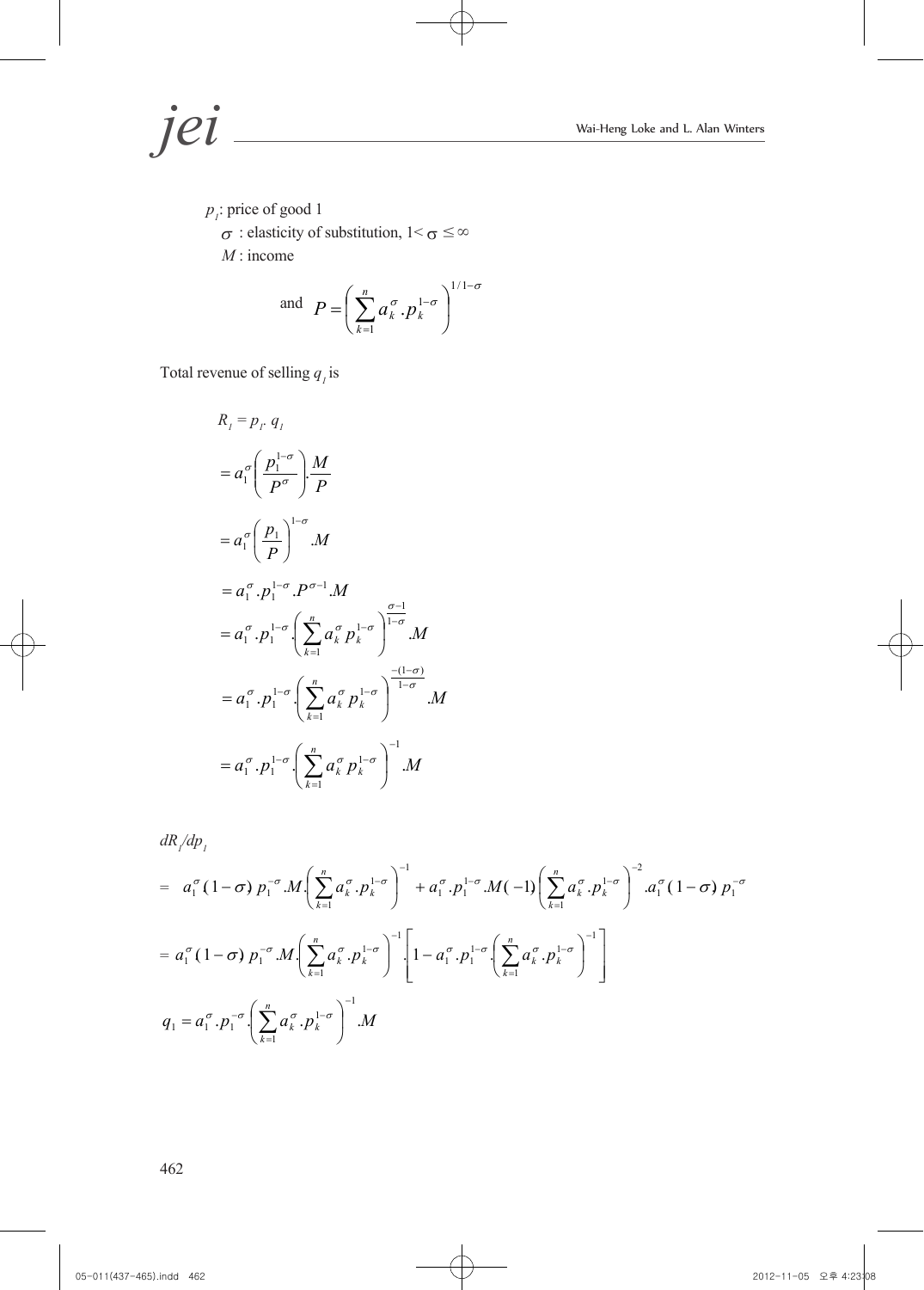*dq1 /dp1*

$$
= a_1^{\sigma}(-\sigma) p_1^{-\sigma-1} M \left( \sum_{k=1}^n a_k^{\sigma} p_k^{1-\sigma} \right)^{-1} + a_1^{\sigma} p_1^{-\sigma} M (-1) \left( \sum_{k=1}^n a_k^{\sigma} p_k^{1-\sigma} \right)^{-2} a_1^{\sigma} (1-\sigma) p_1^{-\sigma}
$$

$$
= a_1^{\sigma} p_1^{-\sigma} M \left( \sum_{k=1}^n a_k^{\sigma} p_k^{1-\sigma} \right)^{-1} \left[ (-\sigma) p_1^{-1} - a_1^{\sigma} (1-\sigma) p_1^{-\sigma} \left( \sum_{k=1}^n a_k^{\sigma} p_k^{1-\sigma} \right)^{-1} \right]
$$

Marginal revenue  $MR_1 = dR/dq_1 = dR/dp_1$ .  $dp/dq_1 = dR/dp_1$ .  $(dq/dp_1)^T$ 

$$
= \frac{(1-\sigma)\left(1-a_1^{\sigma}.p_1^{1-\sigma}\left[\sum_{k=1}^n a_k^{\sigma}.p_k^{1-\sigma}\right]^{-1}\right)}{\left((-\sigma)p_1^{-1}-a_1^{\sigma}(1-\sigma)p_1^{-\sigma}\left[\sum_{k=1}^n a_k^{\sigma}.p_k^{1-\sigma}\right]^{-1}\right)}
$$

The slope of  $MR_1 dMR/dq_1 = dMR/dp_1$ .  $dp/dq_1$ 

 $dp / dq_1$  is the slope of demand.

- If  $0 \leq dMR/dp_1 \leq 1$ , then  $dMR/dq_1 \leq dp/dq_1$  (marginal revenue is flatter than demand)
- If  $dMR/dp_1 > 1$ , then  $dMR/dq_1 > dp/dq_1$  (marginal revenue is steeper than demand)
- If  $dMR/dp_1 < 0$ , then  $dMR/dq_1 > 0$  (marginal revenue slopes upward)

To see how  $dMR/dp_1$  changes with  $p_1$ , simulations are made on a range of  $p_1$ , given  $p_2=1$ ,  $a_i=0.5$ ,  $a_2=0.5$ ,  $M=10$ ,  $s=5$ , assuming there are two goods. The values chosen for  $a_i$ ,  $a_2$ ,  $M$ , and s are based on the parameters in our main model. The results are shown in Table A2.

| $P_I$ | $dMR/dp$ , | $dp/dq$ , | $dMR/dq$ , |
|-------|------------|-----------|------------|
|       | 0.237      | $-0.065$  | $-0.015$   |
| 0.995 | 0.256      | $-0.066$  | $-0.017$   |
| 0.999 | 0.273      | $-0.066$  | $-0.018$   |
| 1.003 | 0.291      | $-0.067$  | $-0.020$   |
| 1.007 | 0.308      | $-0.068$  | $-0.021$   |
| 1.011 | 0.324      | $-0.069$  | $-0.022$   |
| 1.685 | 0.841      | $-0.564$  | $-0.475$   |
| 1.900 | 0.831      | $-1.074$  | $-0.892$   |

Table A2: Examining How  $DMR/dp_1$  changes with  $p_1$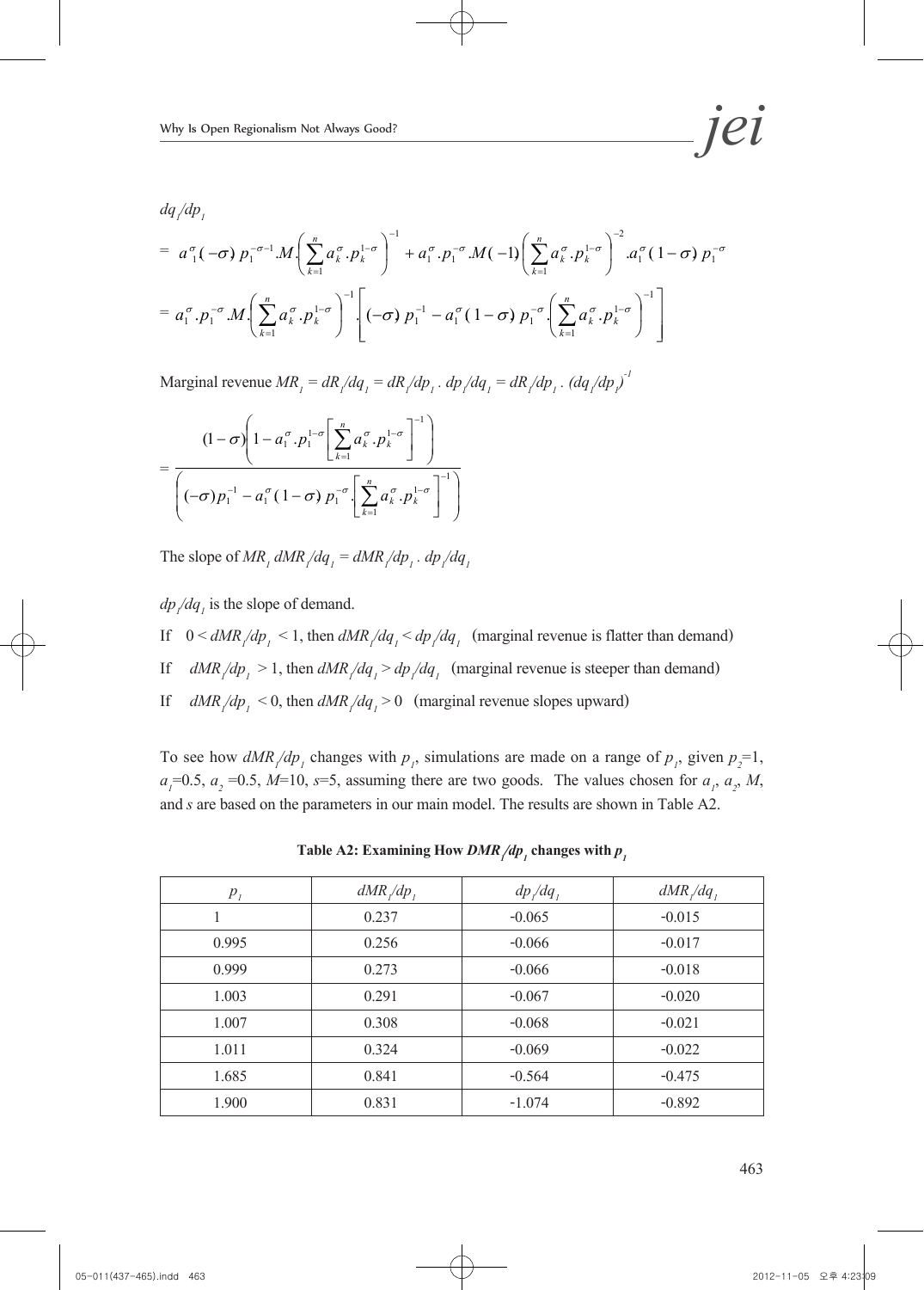The values for  $dMR/dp<sub>1</sub>$  are positive but less than 1. This means that given the parameters of  $p_2$ =1,  $a_1$ =0.5,  $a_2$ =0.5, *M*=10, *s*=5, marginal revenue is flatter than its demand curve for the price range shown above.

The value of  $dMR/dp_1$  is independent of M but is sensitive to the value of  $p_2$ ,  $a_{1}$ , and  $\sigma$ . For example, if  $p_2 > 1$ ,  $dMR/dp_1$  is negative for some price range of  $p_1$ .  $dMR/dp_1$  can even turn negative when  $a_1$  and  $\sigma$  are increased. When  $dMR/dp_1$  is negative, this means that  $dMR/dq_1$  is positive (since  $dp/dq_1$  is negative) and marginal revenue slopes upwards.

# **Appendix 3: Components of Optimal Tariffs in the CES Model with Market Power**

The overall tariff set by a country in our model can be decomposed into 4 components as follows. Note that (i), (iii), and (iv) are positive tariffs but (ii) is a negative tariff (i.e., import subsidy). The presence of component (ii) in the model explains why we have relatively low optimal tariffs in our simulation results.

# (i) Gros-type tariff

Given this model where firms set markup prices in all goods (non-numeraire) markets, a tariff is desired for the reasons as explained in Gros (1987): When price exceeds marginal cost in the home good market, consumers see the price as the cost of home good but the true cost to the country is actually measured by the marginal cost. A positive tariff is desired in order to increase the domestic price of imports so as to bring the price ratio between home and import goods closer to the true social cost ratio between the two goods.

# (ii) Rent-extraction-type tariff (to extract rent from foreign firm with market power)

An import subsidy is desired as explained by Helpman and Krugman (1989). With a CES demand function in this model, the demand curve is steeper than its marginal revenue curve (see Appendix 2 for derivation of CES demand and its marginal revenue). This means that marginal revenue declines more slowly than price and it is therefore welfare-improving to have an import subsidy as the gain by the consumers due to fall in prices outweighs the cost of import subsidy which is determined by the slope of marginal revenue curve (Helpman and Krugman: Chapter 4, pp. 54–55 and Figure 4.4).

# (iii) Marginal-import-cost-type tariff

This is the standard optimal tariff. It arises when the marginal cost rises when output rises explained by Helpman and Krugman (1989: Chapter 4, p. 52).